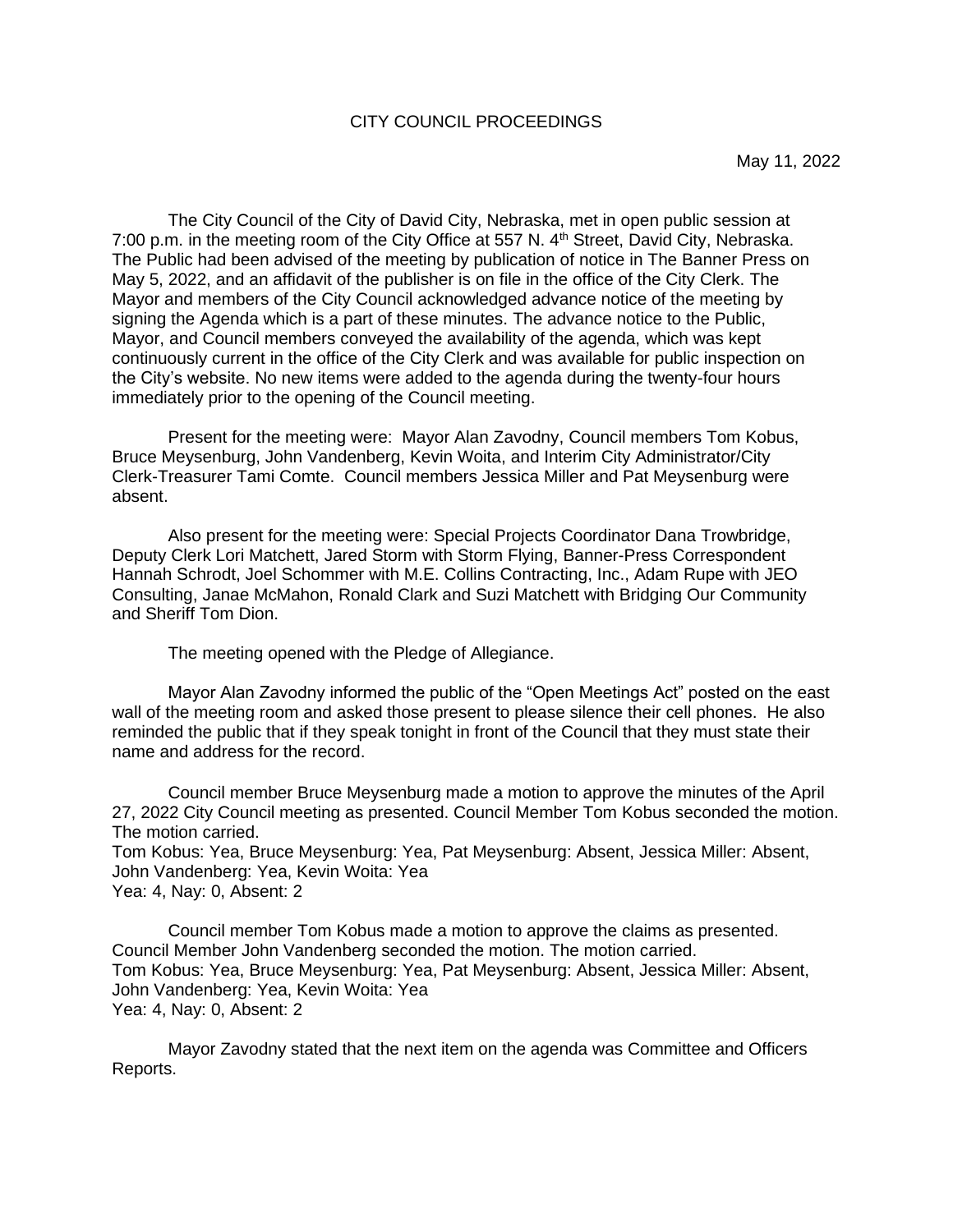Interim City Administrator/City Clerk Tami Comte stated that they had set the budget meetings for June 27<sup>th</sup> and June 28<sup>th</sup> with budget presentations from the Department Heads.

Mayor Alan Zavodny said, "I just wanted to address one thing. There's been some stuff on social media about the dog issue that I brought up about six weeks ago. I brought it up because I thought it was an important thing to do and some people didn't think we should, but I did anyway. There are some people who wanted to talk about that again but given our agenda length and the fact that I think our Ordinance, and everything is fine. The rest of it is just – we really have got to do a better job of having the public realize that they have to have the public control their animals to make sure that we don't have instances like we've had the past several months. So, I did make that decision to not revisit it because we just did. If anyone wants to get blamed for that if you hear about it just say that it was me because it was. Anything else on committee and officers' reports?"

Council member Tom Kobus made a motion to accept the committee and officer's reports as presented. Council Member Kevin Woita seconded the motion. The motion carried. Tom Kobus: Yea, Bruce Meysenburg: Yea, Pat Meysenburg: Absent, Jessica Miller: Absent, John Vandenberg: Yea, Kevin Woita: Yea Yea: 4, Nay: 0, Absent: 2

Mayor Zavodny stated that since the first public hearing was scheduled for 7:15 p.m., he asked for a motion to advance to agenda item number 20 – Consideration of allowing Storm Flying to expand the concrete around the existing mixing pad at the airport.

Council member Bruce Meysenburg made a motion to advance to agenda item number 20: Consideration of allowing Storm Flying to expand the concrete around the existing mixing pad at the airport. Council Member Tom Kobus seconded the motion. The motion carried. Tom Kobus: Yea, Bruce Meysenburg: Yea, Pat Meysenburg: Absent, Jessica Miller: Absent, John Vandenberg: Yea, Kevin Woita: Yea, Alan Zavodny (Mayor): Yea Yea: 4, Nay: 0, Absent: 2

Jared Storm of Storm Flying introduced himself and said, "The reason that we're doing this is so we can get two airplanes on the pad at once. Because this summer the Wahoo airport is closed so Frontier is going to run seven airplanes out of the airport and we'll probably have three, so that's ten airplanes working out of the David City airport. There simply wouldn't be enough room for the airplanes on the taxiways and so we're just trying to get more concrete. That's our leased property. Last year when Clayton was here, we did a survey and that was part of our leased property."

Council member Tom Kobus said, "You're going to put this in?"

Jared Storm of Storm Flying said, "We have a local guy, Jason Campbell, doing that for us. We talked to Eric Johnson, and we had permission from the FAA last year to do this and I know that Eric talked to Chris Kroesing."

Mayor Alan Zavodny said, "Do we need anything adjusted on our Airport Layout Plan?"

Interim City Administrator/City Clerk Tami Comte said, "They are still working on that."

Jared Storm of Storm Flying said, "Is Frontier putting a new building out there?"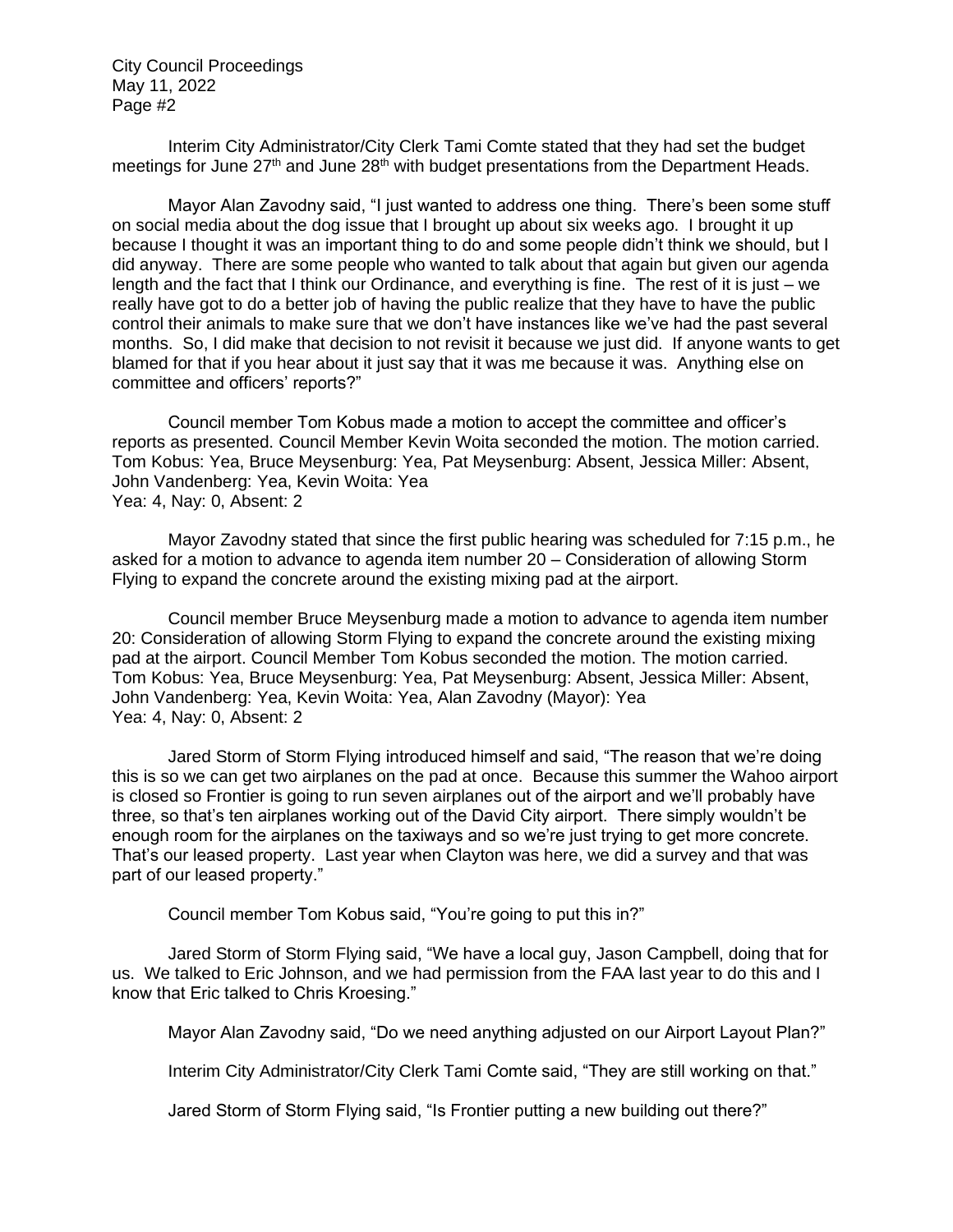Interim City Administrator/City Clerk Tami Comte said, "Not right now."

Jared Storm of Storm Flying said, "They'll have to talk to the Airport Layout Plan people before they do that."

Interim City Administrator/City Clerk Tami Comte said, "They have."

Mayor Alan Zavodny said, "That's going to be pretty crowded this summer then. Wahoo is just closed for this year?"

Jared Storm of Storm Flying said, "They are closed the whole summer. They are closing June 15th through October. We usually fly the bulk of our stuff out of Wahoo. It's a bigger airport and they have a parallel taxiway. Frontier usually flies out of there, too. All of that will probably come to Columbus and here. It's going to be pretty congested."

Mayor Alan Zavodny said, "Is there anything else as far as safety that we need to address?"

Jared Storm of Storm Flying said, "I was going to meet with Frontier and Roth's out there because Roth will be out there, too. We really need to get together and have some kind of a safety meeting before this all gets started. I was going to work on it."

Mayor Alan Zavodny said, "If you wouldn't mind spearheading that I would feel a little better."

Council member Tom Kobus made a motion to approve allowing Storm Flying to expand the concrete around the existing mixing pad at the airport. Council Member Kevin Woita seconded the motion. The motion carried.

Tom Kobus: Yea, Bruce Meysenburg: Yea, Pat Meysenburg: Absent, Jessica Miller: Absent, John Vandenberg: Yea, Kevin Woita: Yea

Yea: 4, Nay: 0, Absent: 2

(This space left intentionally blank)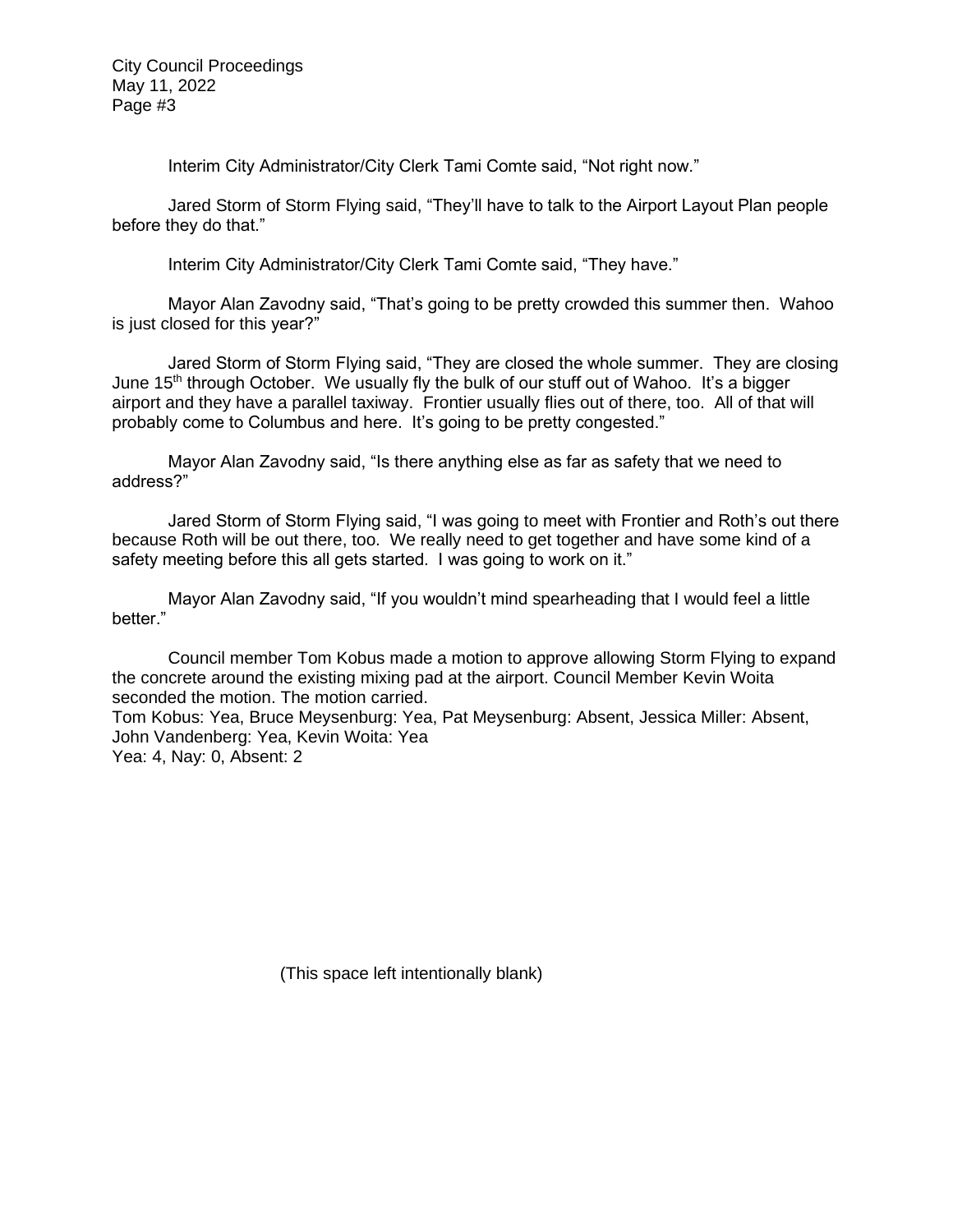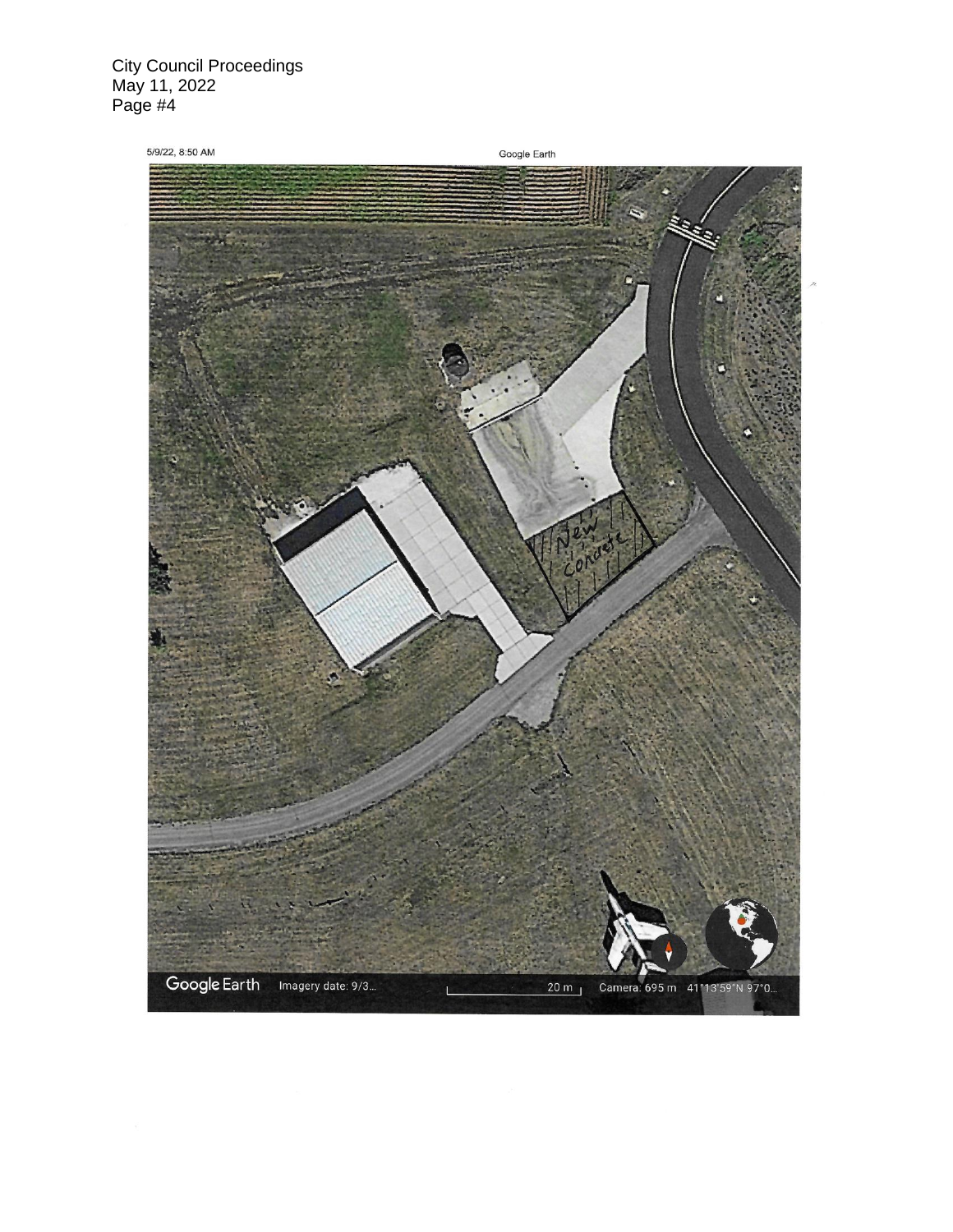Council member Bruce Meysenburg made a motion to advance to agenda items number 21 - 25. Council Member Tom Kobus seconded the motion. The motion carried. Tom Kobus: Yea, Bruce Meysenburg: Yea, Pat Meysenburg: Absent, Jessica Miller: Absent, John Vandenberg: Yea, Kevin Woita: Yea Yea: 4, Nay: 0, Absent: 2

Council member John Vandenberg made a motion to table consideration of local match for the Workforce Housing Grant to the June 22nd City Council meeting. Council Member Bruce Meysenburg seconded the motion. The motion carried. Tom Kobus: Yea, Bruce Meysenburg: Yea, Pat Meysenburg: Absent, Jessica Miller: Absent, John Vandenberg: Yea, Kevin Woita: Yea Yea: 4, Nay: 0, Absent: 2

Mayor Zavodny stated that the next item on the agenda was consideration of local match for the owner-occupied housing grant.

Special Projects Coordinator Dana Trowbridge introduced himself and said, "We are working on this with the Southeast Nebraska Development District and that application went in a week ago. It was nicely done. The people in David City responded well on their surveys of housing needs in the community. I believe that we had fifteen pre-applications for loans for this program and the goal was twelve. The winners are scored on points, and you get points for the number of people who raised their hand and said that if it came to David City, we'd be interested in it. We did very well on that. We've asked for \$600,000. The maximum grant is \$40,000 per household. They average \$23,000 to \$25,000. So, we could do a lot of good in David City if we get this. We also get more points if the community is willing to do a cash match up to ten percent of the request asked which would be \$60,000 from the city. That \$60,000 would be added to the \$600,000 so at the end you would have \$660,000 to spread among the applicants up to \$40,000 per applicant. It would be a city administered program with SENDD so we would have input into the scoring mechanisms and how the money is distributed. We don't just turn it over to them and say, 'go for it'. My request would be that the City would fund the ten percent match up to \$60,000. The words are 'up to'. If we got a \$400,000 grant instead of \$600,000, the match would only be \$40,000."

Mayor Alan Zavodny said, "So, we're basically just authorizing the spending authority up to the \$60,000? We talked about this before, and I think the Council is very familiar with it."

Special Projects Coordinator Dana Trowbridge said, "I think it's a great way to help a lot of people, and if there's a way to make the community look better and be more sound it is housing."

Council member Tom Kobus made a motion to approve up to \$60,000 of local match for the owner-occupied housing grant. Council Member Bruce Meysenburg seconded the motion. The motion carried.

Tom Kobus: Yea, Bruce Meysenburg: Yea, Pat Meysenburg: Absent, Jessica Miller: Absent, John Vandenberg: Yea, Kevin Woita: Yea Yea: 4, Nay: 0, Absent: 2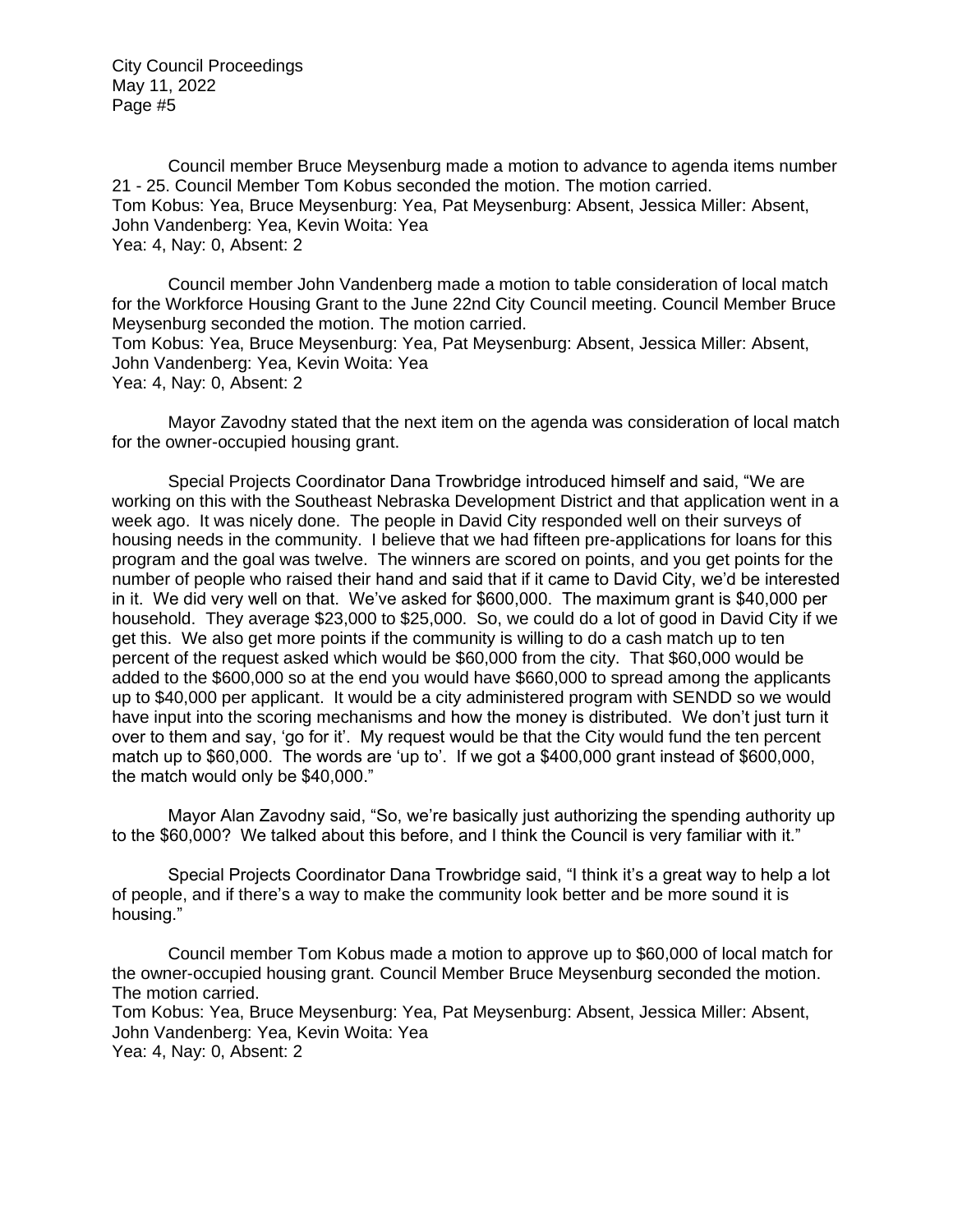Council member Tom Kobus made a motion to approve reappointing Terry Pachunka to another 5-year term as Commissioner on the David City Housing Authority - Board of Commissioners. Council Member Kevin Woita seconded the motion. The motion carried. Tom Kobus: Yea, Bruce Meysenburg: Yea, Pat Meysenburg: Absent, Jessica Miller: Absent, John Vandenberg: Yea, Kevin Woita: Yea Yea: 4, Nay: 0, Absent: 2

Mayor Alan Zavodny stated that the next item on the agenda was consideration of approving Blue Valley Community Action shelter assistance.

Mayor Alan Zavodny said, "The wording was in your packet. This is something that they request every five years?"

Interim Administrator/City Clerk Tami Comte said, "Yes, I believe that is what he told me in the email."

Council member Bruce Meysenburg made a motion to approve Blue Valley Community Action shelter assistance. Council Member Tom Kobus seconded the motion. The motion carried.

Tom Kobus: Yea, Bruce Meysenburg: Yea, Pat Meysenburg: Absent, Jessica Miller: Absent, John Vandenberg: Yea, Kevin Woita: Yea Yea: 4, Nay: 0, Absent: 2

(This space left intentionally blank)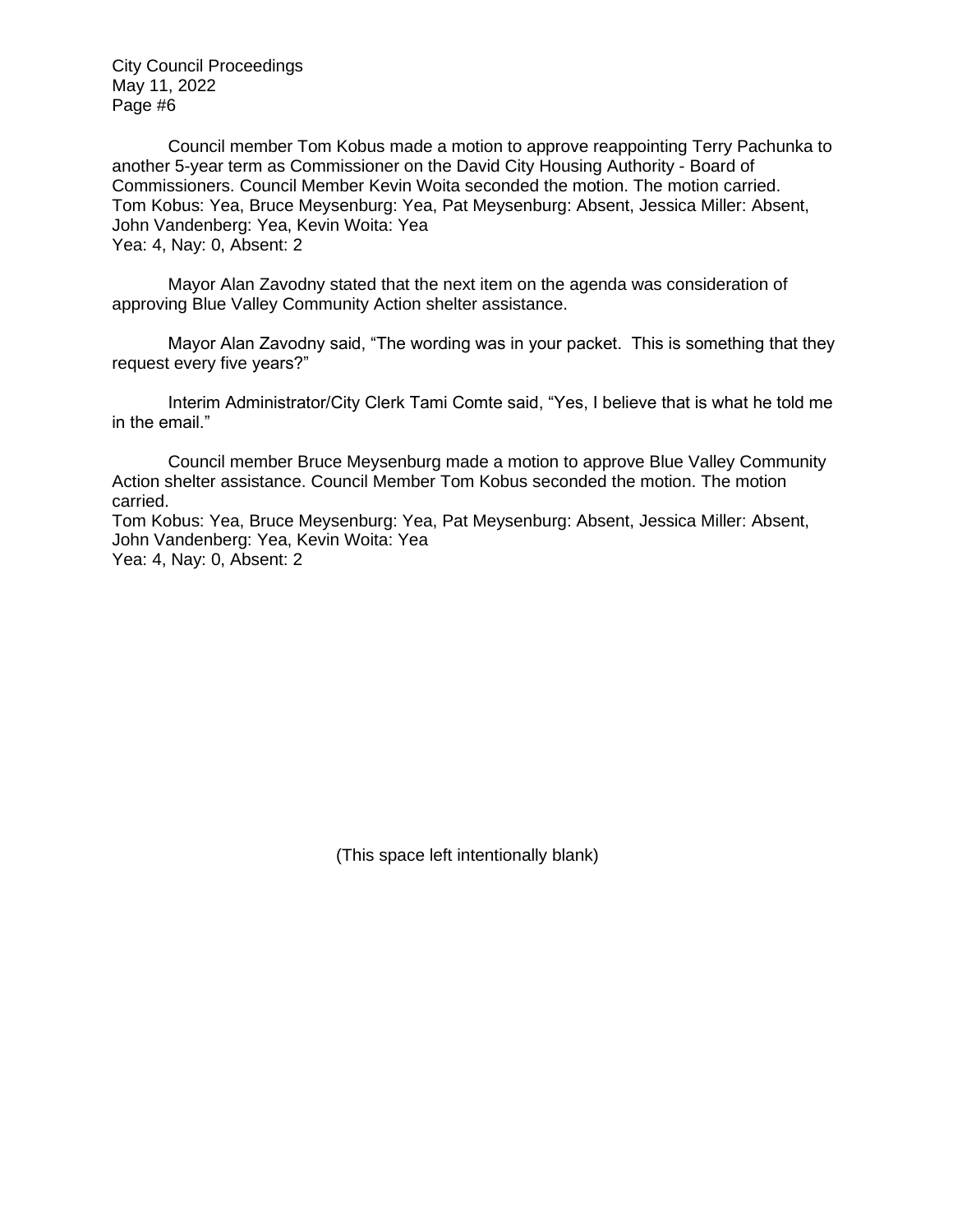#### FORM 6 - CERTIFICATION OF LOCAL GOVERNMENTAL APPROVAL

#### CERTIFICATION OF LOCAL GOVERNMENT APPROVAL FOR NONPROFIT ORGANIZATIONS RECEIVING ESG FUNDS FROM STATE SUBRECIPIENTS FOR SHELTER ACTIVITIES

I, \_Alan Zavodny, Mayor\_ (name of local government official and title), duly authorized to act on behalf of the David City\_(name of jurisdiction), hereby approve the following emergency shelter activities provided/proposed by \_Blue Valley Community Action\_(name of nonprofit organization), which are located/plan to be located in \_David City\_(name(s) of jurisdiction(s)).

Description of emergency shelter activities: Blue Valley Community Action will provide homeless families and individuals with emergency shelter that meets the minimum safety, sanitation, and privacy standards according to HUD's 576.403. Blue Valley Community Action will ensure that shelter facilities are in proper operating conditions and are accessible for those identifying with a disability. For the purpose of confidentiality and safety, emergency shelter locations will not be identified or disclosed to the general public.

| Zavodny<br>5.11.2022<br>$\sim$<br><b>Sighature and Date</b> |  |
|-------------------------------------------------------------|--|
| ALAN ZAVODNY                                                |  |
| <b>Typed or Written Name of Signatory Local Official</b>    |  |
| mayor                                                       |  |
| <b>Title</b>                                                |  |

Note: In order to receive Emergency Solutions Grant funding, this certification is required by the U.S. Department of Housing and Urban Development. It does NOT need to be completed annually for the same emergency shelter<br>activities funded the previous year. This form is held on file for six years. However, the local government has the opportunity to withdraw its prior approval at any time. The local government may elect to withdraw approval by contacting the Nebraska Homeless Assistance Program at DHHS. HomelessAssistance@nebraska.gov

Mayor Zavodny stated that the next item on the agenda was consideration of Ordinance No. 1393 establishing the pay for the Aquatic Center employees.

Mayor Alan Zavodny said, "Well, if this sounds very familiar it's because we just addressed this. Since then, what happened is that Pawnee Plunge came and took three of our lifeguards away because they are paying \$14.00 per hour. Now, I made the argument that with gas like it is that there would be a pay differential there but if we can't get workers then we can't open a pool and that would be a very very bad thing. As I've said before and I give this speech, I swear, every year, 'The swimming pool has never and will never make money. It's a quality-oflife thing for the community and it would be very bad if we couldn't open it. We're trying to recruit lifeguards right now and we're hoping that some of them that committed to Pawnee Plunge, if we can at least meet that level of pay that maybe they would consider why drive to Columbus for the same pay. We're trying to compete with them. The Aquatic Center is also competing for lifeguards. Everybody is fighting for the same small group of kids. That's why this is before you again."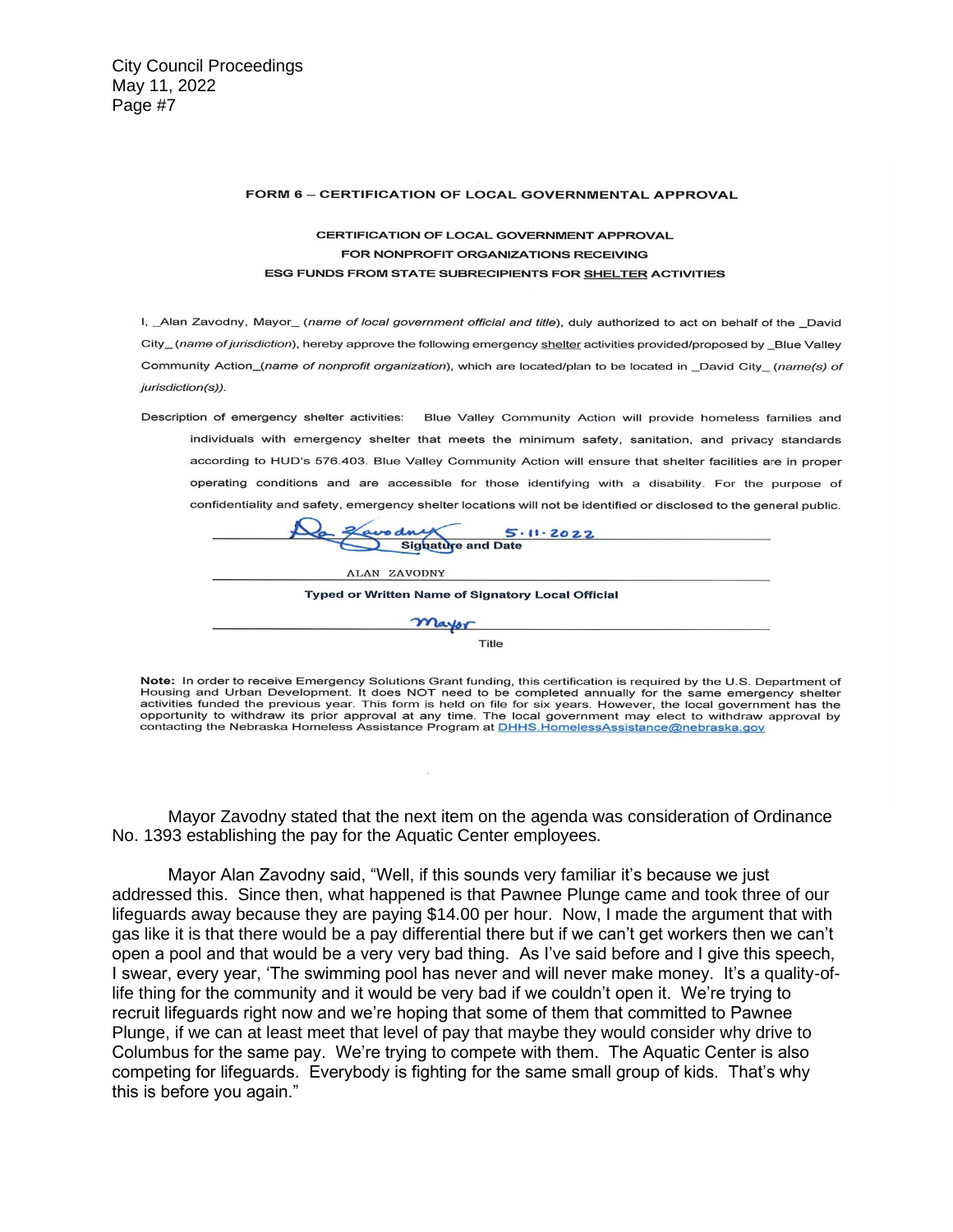Council member Bruce Meysenburg introduced Ordinance No. 1393. Mayor Zavodny read Ordinance No. 1393 by title. Council member Bruce Meysenburg made a motion to suspend the statutory rule requiring that an Ordinance be read on three separate days. Council Member Tom Kobus seconded the motion. The motion carried. Tom Kobus: Yea, Bruce Meysenburg: Yea, Pat Meysenburg: Absent, Jessica Miller: Absent, John Vandenberg: Yea, Kevin Woita: Yea, Alan Zavodny (Mayor): Yea Yea: 5, Nay: 0, Absent: 2

Council member Bruce Meysenburg made a motion to pass and adopt Ordinance No. 1393 on third and final reading establishing the pay for the Aquatic Center employees. Council Member Tom Kobus seconded the motion. The motion carried. Tom Kobus: Yea, Bruce Meysenburg: Yea, Pat Meysenburg: Absent, Jessica Miller: Absent, John Vandenberg: Yea, Kevin Woita: Yea, Alan Zavodny (Mayor): Yea Yea: 5, Nay: 0, Absent: 2

#### **ORDINANCE NO. 1393**

AN ORDINANCE OF THE CITY OF DAVID CITY, NEBRASKA TO SET THE PAY FOR THE AQUATIC CENTER STAFF; REPEAL ALL ORDINANCES OR PORTIONS OF ANY ORDINANCE IN CONFLICT THEREWITH; PROVIDE AN EFFECTIVE DATE; AND PROVIDE FOR PUBLICATION OF THE ORDINANCE IN PAMPHLET FORM.

BE IT ORDAINED BY THE MAYOR AND CITY COUNCIL OF THE CITY OF DAVID CITY, NEBRASKA:

SECTION 1. The Mayor and City Council of David City, Nebraska, do hereby establish and fix the pay for the Aquatic Center Staff as follows after the passage of this ordinance.

| Office/Slide                      | \$11.00 |
|-----------------------------------|---------|
| Concessions                       | \$11.00 |
| Lifeguards                        | \$14.00 |
| Swim Lesson Instructors           | \$16.00 |
| Manager                           | \$18.25 |
| <b>Assistant Managers</b>         | \$17.50 |
| <b>Aquatic Fitness Instructor</b> | \$14.00 |

SECTION 2. Any and all ordinances, or sections thereof, passed and approved prior to the passage, approval and publication or posting of this ordinance, and in conflict with its provisions, is hereby repealed.

SECTION 3. This ordinance shall be published in pamphlet form and shall be in full force and effect beginning on May 12, 2022.

PASSED AND APPROVED this 11<sup>th</sup> day of May, 2022.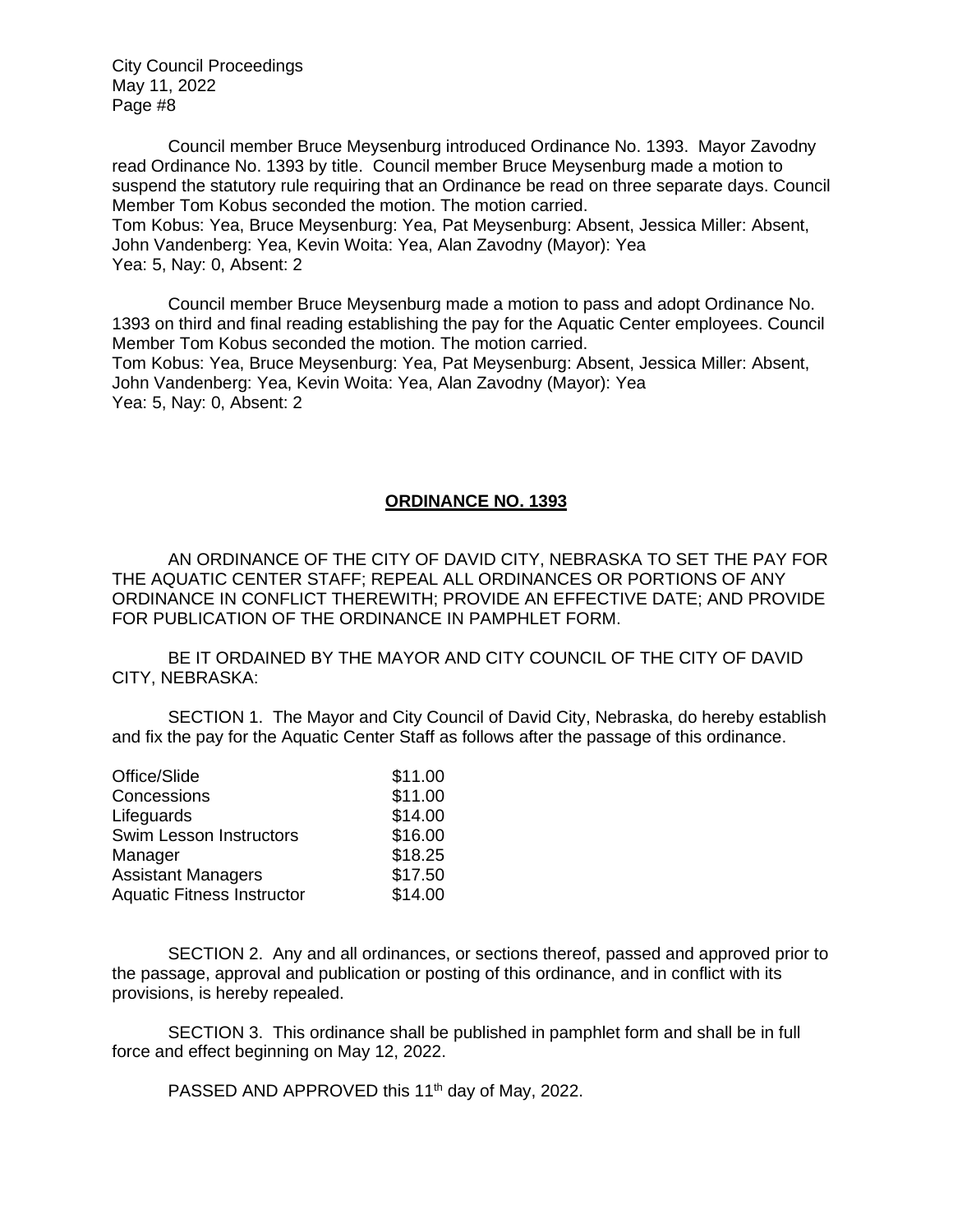Mayor Alan Zavodny

City Clerk Tami Comte

Mayor Zavodny declared the public hearing open at 7:16 p.m. to consider the adoption of a Wellhead Protection Plan Update for the City of David City, Nebraska.

Mayor Alan Zavodny said, "Just to clarify, we are doing this to adjust our boundaries to include recently annexed areas."

Adam Rupe representing JEO Consulting Group introduced himself and said, "I worked on kind of the end portion of the plan. One of our other previous employees was leading the project up until the very end. Adopting the plan is one of the last steps of the grant project through the source water funding. You mentioned that the map was adopted last month, the updated wellhead protection plan map and this is just a documentation of the planning process that we went through and has the documentation on how the map was developed and the stakeholder group that was put together to help form the plan. Really, the primary recommendations coming out of it are to continue to work on decommissioning any abandoned wells, so they are sealed properly and public education on best management practices. The drinking water in town is really good and has very very low nitrates so there's not a huge problem to try to tackle right now."

Mayor Alan Zavodny said, "That can be a huge problem especially in an ag community. Any question of Adam?"

Hearing no further comment, Mayor Zavodny declared the public hearing closed at 7:19 p.m.

Council member John Vandenberg made a motion to suspend the statutory rule requiring that an Ordinance be read on three separate days. Council Member Kevin Woita seconded the motion. The motion carried.

Tom Kobus: Yea, Bruce Meysenburg: Yea, Pat Meysenburg: Absent, Jessica Miller: Absent, John Vandenberg: Yea, Kevin Woita: Yea, Alan Zavodny (Mayor): Yea Yea: 5, Nay: 0, Absent: 2

Council member John Vandenberg made a motion to adopt Ordinance No. 1388 on third and final reading adopting the Wellhead Protection Plan update. Council Member Kevin Woita seconded the motion. The motion carried. Tom Kobus: Yea, Bruce Meysenburg: Yea, Pat Meysenburg: Absent, Jessica Miller: Absent,

John Vandenberg: Yea, Kevin Woita: Yea, Alan Zavodny (Mayor): Yea Yea: 5, Nay: 0, Absent: 2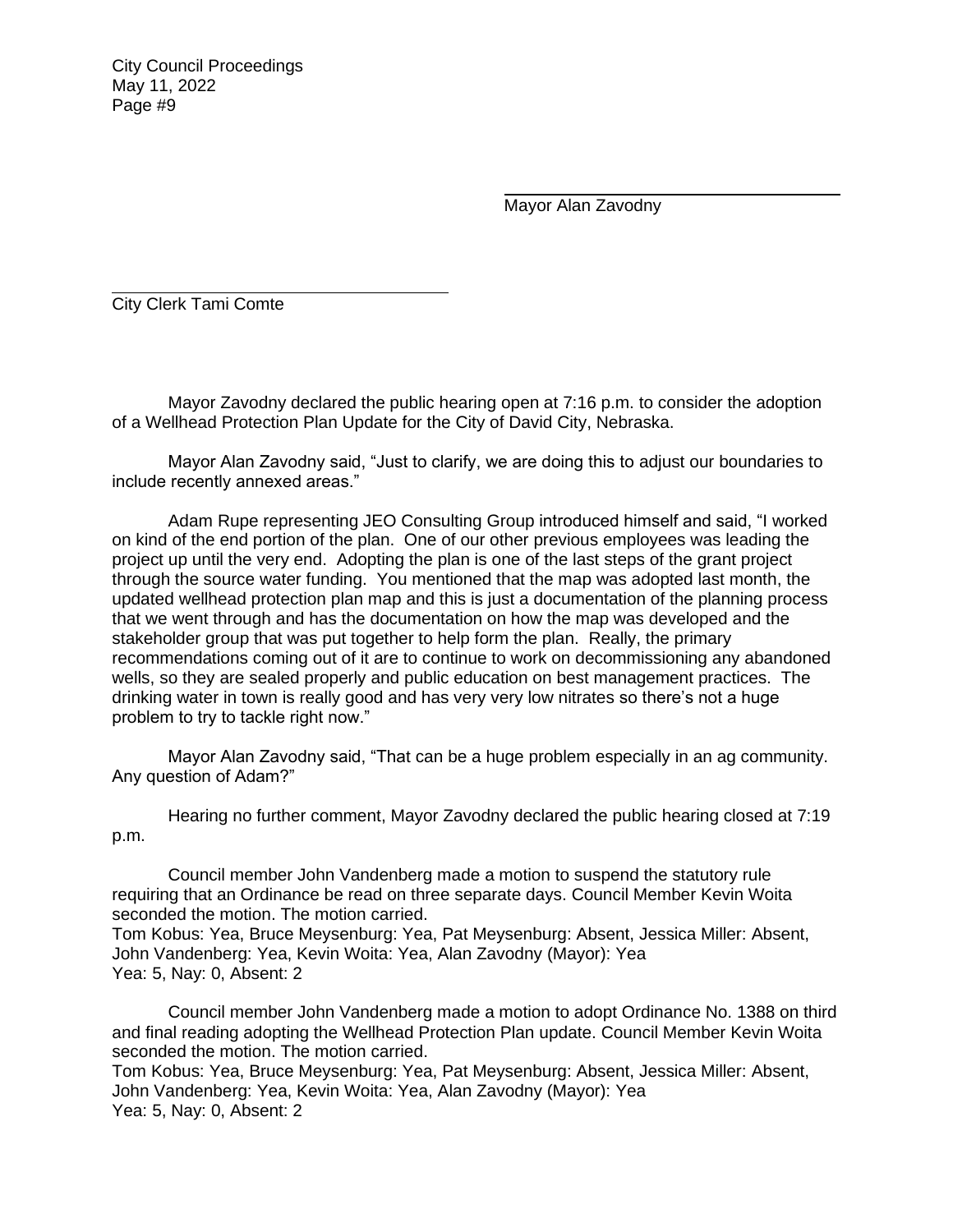# **ORDINANCE NO. 1388**

AN ORDINANCE FOR THE CITY OF DAVID CITY, NEBRASKA, TO ADOPT THE WELLHEAD PROTECTION PLAN FOR THE CITY OF DAVID CITY, NEBRASKA, AS PREPARED BY JEO CONSULTING GROUP, INC. FOR THE CITY OF DAVID CITY; TO PROVIDE FOR THE REPEAL OF ORDINANCES INCONSISTENT HEREWITH; TO PROVIDE WHEN THIS ORDINANCE SHALL BE IN FULL FORCE AND EFFECT; AND TO PROVIDE FOR THE PUBLICATION OF THIS ORDINANCE IN PAMPHLET FORM.

BE IT ORDAINDED BY THE MAYOR AND THE CITY COUNCIL OF THE CITY OF DAVID CITY, NEBRASKA:

**Section 1: Definitions.** Wellhead Protection Area means the surface and subsurface area surrounding a public water supply well or wellfield, supplying a public water supply system, through which contaminants are reasonably likely to move toward and reach such water well or wellfield.

**Section 2.** The City Council designated a Wellhead Protection Area for the purpose of protecting the public water supply system as referred to in Ordinance No. 1382 on April 13, 2022.

**Section 3.** That the Wellhead Protection Plan for the City of David City, Nebraska, dated April 2022, prepared by JEO Consulting Group, Inc. for the City of David City, approved by the David City City Council, is hereby adopted as the Wellhead Protection Plan for the City of David City, Nebraska.

**Section 4.** That a copy of the Wellhead Protection Plan and a map of the Wellhead Protection Area for the City of David City, Nebraska, are on file and shall be kept in the office of the City Clerk.

**Section 5.** That all Ordinances previously adopted by the City Council of the City of David City, Nebraska, which are inconsistent and in conflict herewith this Ordinance are hereby repealed and without further force of effect.

**Section 6.** That this ordinance shall be in full force and take effect from and after its passage, approval, and publication as required by law.

PASSED AND APPROVED THIS 13th DAY OF April, 2022.

ATTEST:

Alan Zavodny, Mayor

Tami Comte, City Clerk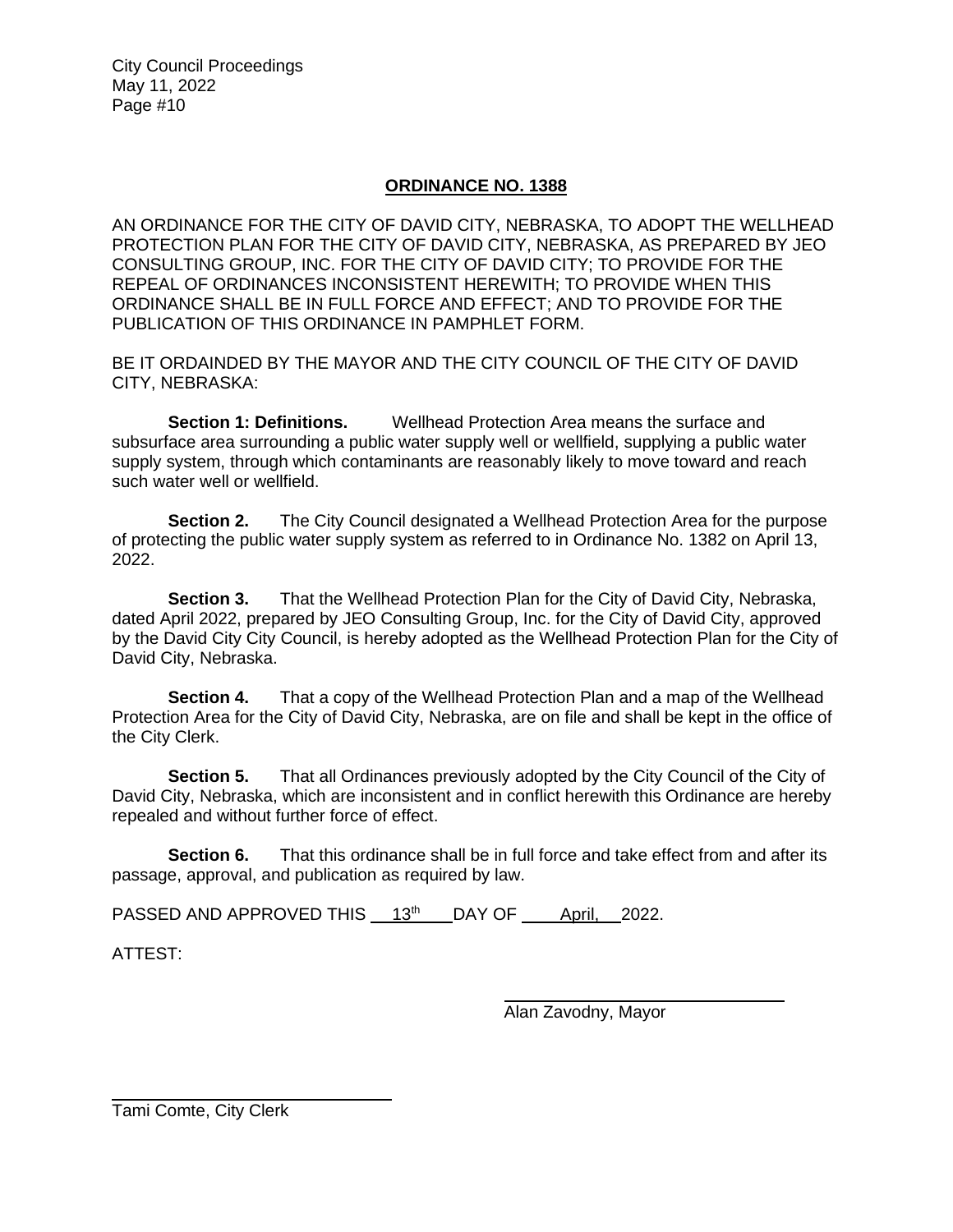Mayor Zavodny declared the public hearing open at 7:21 p.m. to determine the sufficiency of the petitions and other circumstances relative to the creation of Street Improvement District No. 2022-1.

Interim Administrator/City Clerk Tami Comte said, "There were no petitions received."

Mayor Alan Zavodny said, "Does anyone wish to speak to this? We had discussed this previously and one of the things that we had talked about is that we need some planning with the curb and sidewalks and doing it the same as we did on west "O" Street and assessing the landowners and that kind of thing. It's certainly a need based on the traffic that utilizes that between Yanka and Akrs. Does anyone from the public wish to speak on this?"

Hearing no further comment Mayor Zavodny declared the public hearing closed at 7:23 p.m.

Council member Bruce Meysenburg made a motion to pass and adopt Resolution No. 6- 2022 acknowledging any written objections to Street Improvement District No. 2022-1. Council Member Tom Kobus seconded the motion. The motion carried. Tom Kobus: Yea, Bruce Meysenburg: Yea, Pat Meysenburg: Absent, Jessica Miller: Absent, John Vandenberg: Yea, Kevin Woita: Yea, Alan Zavodny (Mayor): Yea Yea: 5, Nay: 0, Absent: 2

# **RESOLUTION NO. 6-2022**

BE IT RESOLVED by the Mayor and City Council of the City of David City, Nebraska as follows:

- 1. The Mayor and City Council heretofore adopted Ordinance No. 1386 creating Street Improvement District No. 2022-1, which ordinance was published as provided by law on April 21, 2022.
- 2. Notice of Creation of said Street Improvement District No. 2022-1 was given as provided by law by publication on April 21, 2022, April 28, 2022, and May 5, 2022 and notice was mailed to all non-resident owners as provided by law.
- 3. That no filings were made by owners of abutting property to the office of the City Clerk relating to the creation of the said Street Improvement District No. 2022-1, as shown on the records of the City Clerk, which filings object to the creation of the Street Improvement District but, the said street constituting a thoroughfare as stated in the Ordinance creating the District, said objections are a matter of record and filing only:
- 4. Now be it further Resolved by the Mayor and City Council of the City of David City, Nebraska, that all things having been done as provided by law relative to the creation of Street Improvement District No. 2022-1 and the findings and determination that O Street from the alley between  $4<sup>th</sup>$  Street and  $5<sup>th</sup>$  Street east to the 12<sup>th</sup> Street is a thoroughfare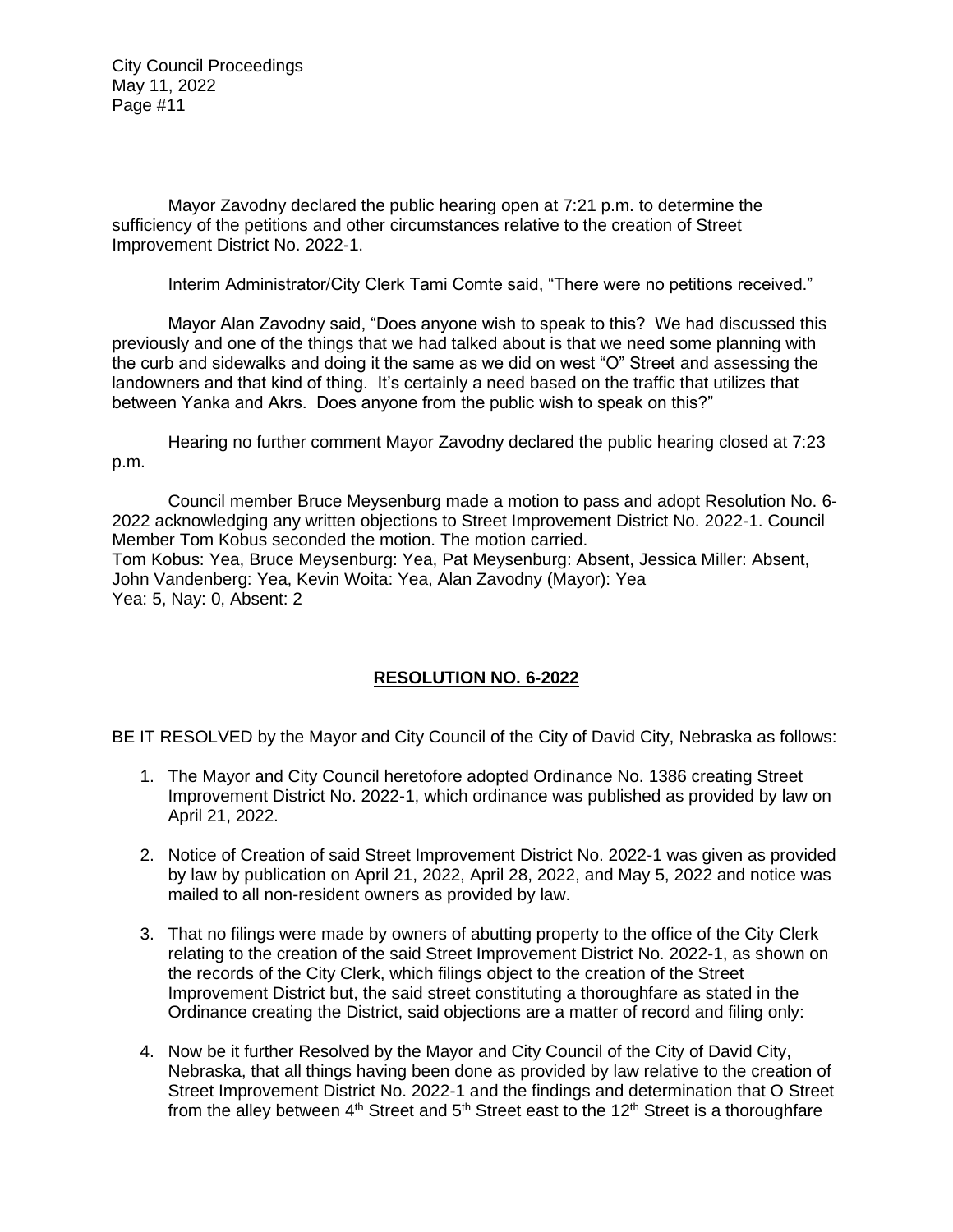> within the City of David City as defined by law, the aforesaid street is by this resolution confirmed by the Mayor and City Council to be found and determined to be a thoroughfare as provided by law and the Mayor and City Council have authority to proceed with the improvement of a portion of the said thoroughfare as provided by law and as set out in Ordinance No. 1386 creating said Street Improvement District, and the Mayor and City Council shall proceed with the construction of the improvements as set out in Ordinance No. 1386 and with other regulations and ordinances of the City of David City.

Passed this 11<sup>th</sup> day of May, 2022.

Mayor Alan Zavodny

ATTEST:

City Clerk Tami Comte

(Seal)

Mayor Zavodny stated that the next item on the agenda was consideration of Resolution No. 7-2022 accepting the bid for the construction of improvements in Street Improvement District No. 2022-1.

Mayor Alan Zavodny said, "The bids were actually fairly close in dollar amount. I think what separates it and why I would personally recommend to go with the Collins bid is the timing of when they can get to it. It is significantly earlier than the other bid and we've had extremely good luck with M.E. Collins. They've always done very good work for us so that would be one person's recommendation and one person that doesn't even get to vote."

Joel Schommer, Vice-President representing M.E. Collins Contracting introduced himself and said, "We are anticipating a late June or early July start and as long as winter does not set in early, we should be done late this fall. Just so you guys have an idea of when that will take place."

Mayor Alan Zavodny said, "When we saw the dates of a year that was a lot."

Joel Schommer said, "The only reason that we would carry over into 2023 would be some seeding and some minor stuff."

Mayor Alan Zavodny said, "We're used to that with the grading and cleanup work."

Joel Schommer said, "As long as winter doesn't set in early, we should have everything finished up."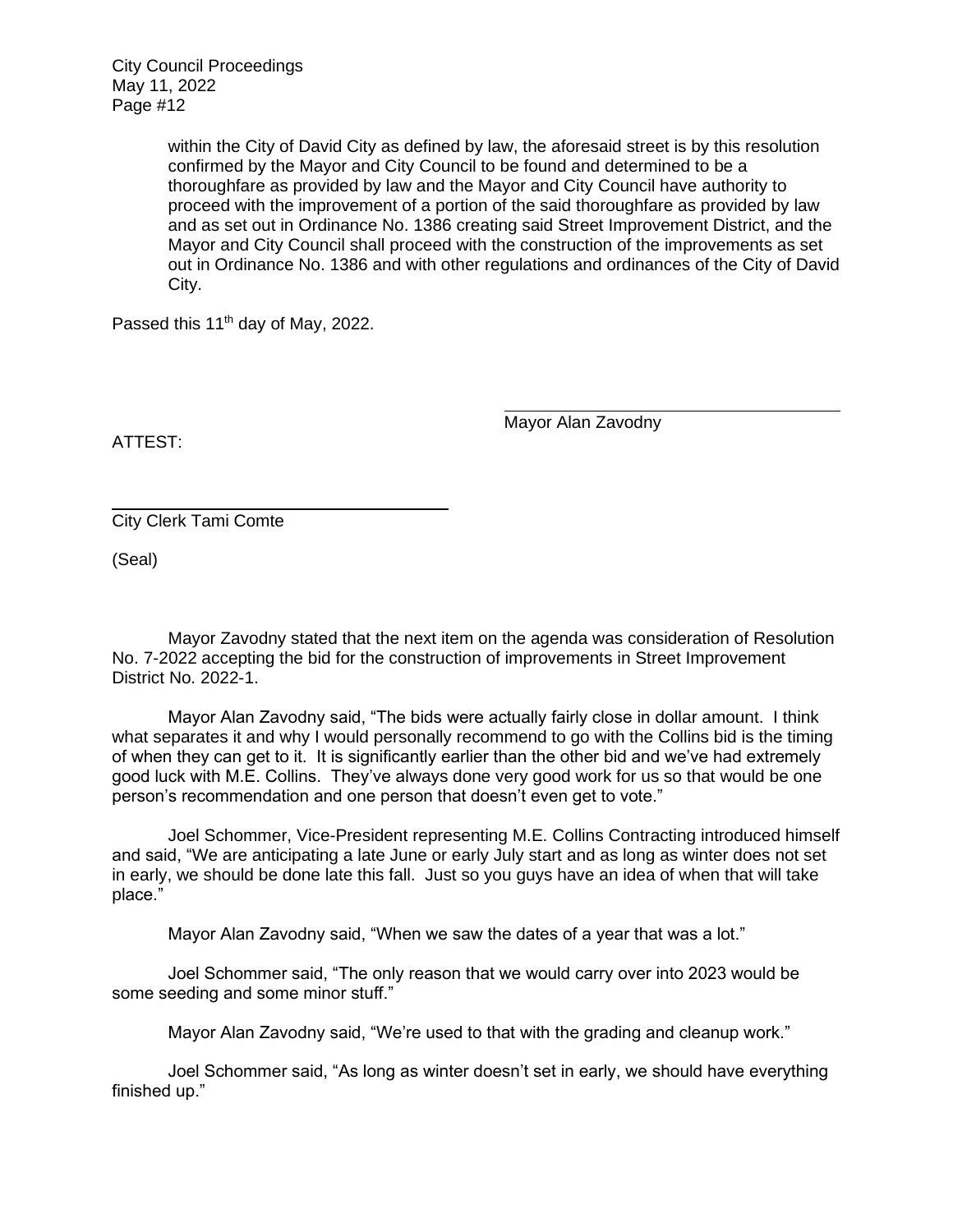Council member Bruce Meysenburg said, "Is this bid subject to any change orders or anything?"

Joel Schommer said, "Nope. That's it. It's set in stone. The main reason that I wanted to be here for this is because if you did choose the 2023 bid with the prices, in my industry, there's a chance that they are going to want more money due to prices going up."

Council member Bruce Meysenburg said, "I think we're better off to do it now than to wait."

Joel Schommer said, "Nothing on our end will go up, everything was bid accordingly."

Mayor Alan Zavodny said, "We're hoping that concrete stays somewhat stable and then fuel will hopefully come down a little bit."

Council member Tom Kobus made a motion to pass and adopt Resolution No. 7-2022 accepting the bid of M.E. Collins Contracting, Inc. for the construction of improvements in Street Improvement District No. 2022-1. Council Member Bruce Meysenburg seconded the motion. The motion carried.

Tom Kobus: Yea, Bruce Meysenburg: Yea, Pat Meysenburg: Absent, Jessica Miller: Absent, John Vandenberg: Yea, Kevin Woita: Yea Yea: 4, Nay: 0, Absent: 2

# **RESOLUTION NO. 7-2022**

RESOLUTION OF THE MAYOR AND CITY COUNCIL ACCEPTING THE BID FOR THE CONSTRUCTION OF IMPROVEMENTS IN STREET IMPROVEMENT DISTRICT NO. 2022-1 IN THE CITY OF DAVID CITY, NEBRASKA.

BE IT RESOLVED, by the Mayor and City Council of the City of David City, Nebraska:

Section 1. That plans, specifications and estimates of cost have been prepared by the City's Engineers, Olsson, Grand Island, Nebraska, and filed in the office of the City Clerk and previously approved by the Mayor and City Council, be and hereby are approved by the Mayor and City Council for the construction of improvements in Street Improvement District No. 2022-1 in the City of David City, Nebraska, and the prior actions of the Mayor and City Council be and hereby are ratified and approved.

Section 2. That the Mayor and City Council further find and determine that the bid for the furnishing of labor, tools, materials and equipment required to construct improvements and such other work as may be incidental thereto in Street Improvement District No. 2022-1 in the City of David City, Nebraska, as submitted by the following contractor is the best bid received to complete the work in 2022 or spring of 2023 as follows:

Name and Address of Bidder Amount of Bid

M.E. Collins Construction **61,848,434.00 61,848,434.00**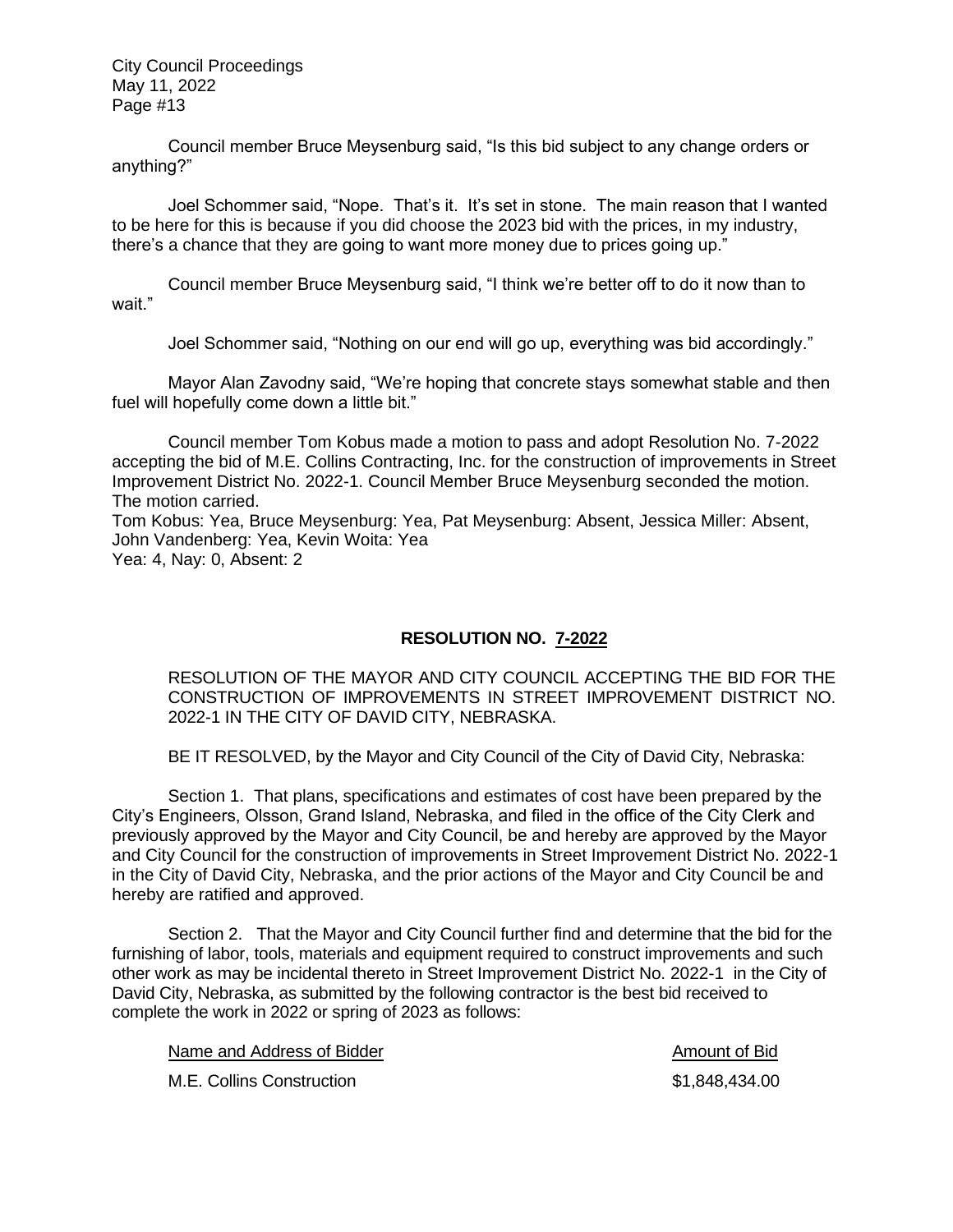AND BE IT FURTHER RESOLVED, that the bid as above set forth, filed with the City Clerk in accordance with the terms of published notice calling for the proposals for furnishing of labor, tools, materials and equipment required to construct said improvements and such other work as may be incidental thereto in Street Improvement District No. 2022-1 in the City of David City, Nebraska, be and the same is hereby accepted.

Passed this  $11^{th}$  day of May, 2022.

CITY OF DAVID CITY, NEBRASKA

\_\_\_\_\_\_\_\_\_\_\_\_\_\_\_\_\_\_\_\_\_\_\_\_\_\_\_\_\_\_\_\_\_\_

Mayor Alan Zavodny

Attest:

\_\_\_\_\_\_\_\_\_\_\_\_\_\_\_\_\_\_\_\_\_\_\_\_\_\_\_\_\_\_\_\_\_\_\_ City Clerk Tami Comte

Mayor Zavodny declared the public hearing open at 7:27 p.m. to consider amending the future land use plan map by changing the zoning classification from MDR – Medium Density Residential to C – Commercial for the following real estate as requested by Bridging Our Community: Original Town, Block 12, Lots 2, 3, 6, 7, 10 and 11.

Janae McMahon, member of Bridging Our Community, introduced herself and said, "I'm not sure how much everybody knows. There's a group of us that are looking to open a food pantry and thrift store. Eventually we're hoping to do a resource center and outreach center out of there also. Right now, we have our food pantry at a temporary location at Redeemer Lutheran Church. We've helped over two hundred and fifty families while we have been located there since mid-December. The Lincoln Food Bank has partnered with us for the food pantry part because they said that there is such a huge need in Butler County."

Mayor Alan Zavodny said, "Just so I'm clear, the food pantry is bringing food out to you here and you're distributing it?"

Janae McMahon said, "We put in an order, and they bring it out to us."

Interim City Administrator/City Clerk Tami Comte said, "This is at the former Congregational Church."

Mayor Alan Zavodny said, "Do you have set days for this? If you've helped two hundred and fifty families since December how does that work? Is it once a month or twice a month?"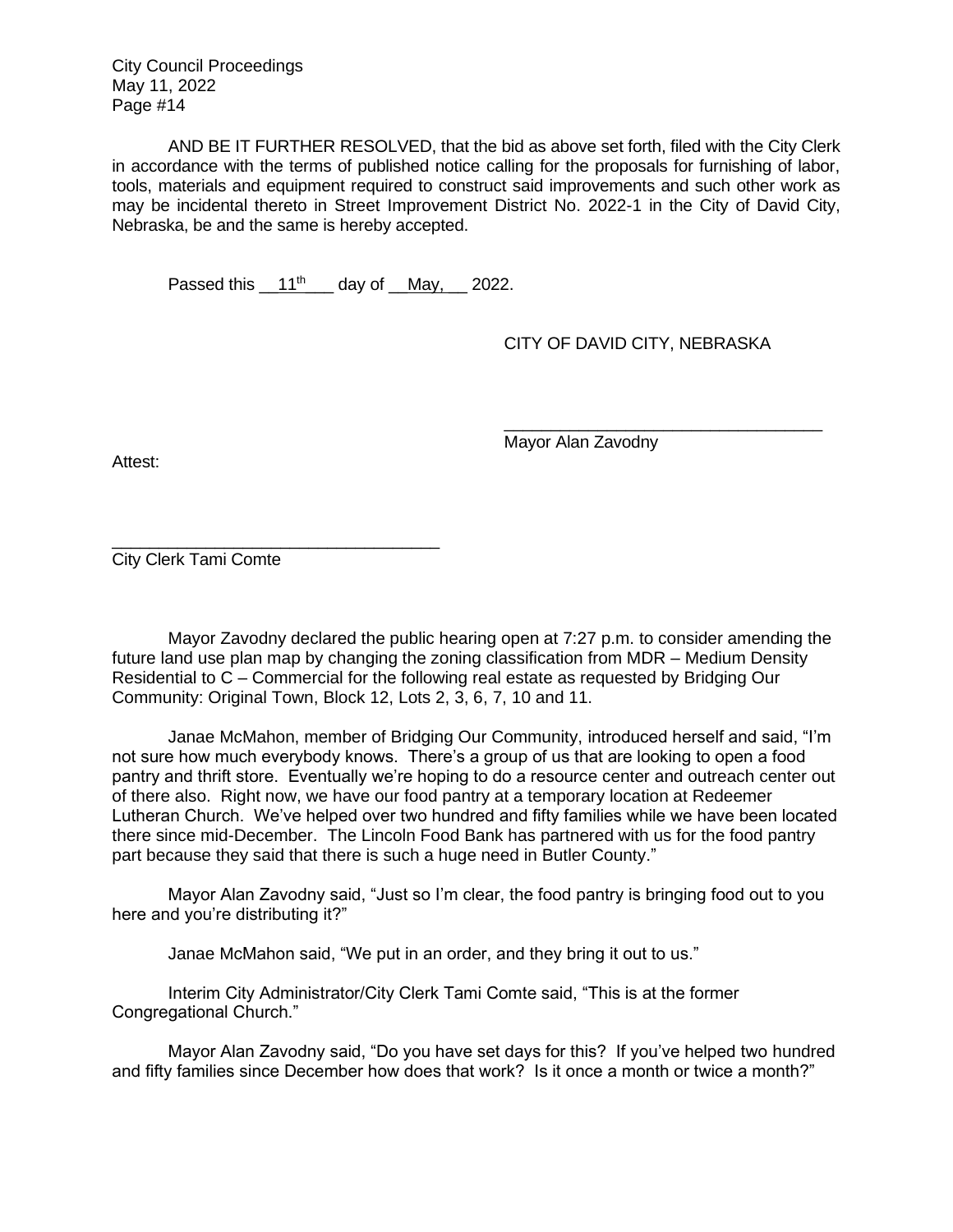Janae McMahon said, "Right now we are doing it by appointment. They call and make an appointment. We have fliers up and like at the mobile food pantries, the trucks that come from the Lincoln Food Bank, we hand out little things with our names and numbers on them so they can call one of us and set up a time and we go down and get the food ready for them. We meet them outside of the church and since we're at Redeemer they would have the liability for the basement if somebody would come to pick up food and fall. So, we just bring everything out."

Mayor Alan Zavodny said, "That's the norm now. Curbside delivery for everything."

Janae McMahon said, "We've helped a lot. Last week we had eight families that we helped. One thing that we are really hoping for with being in this building instead is no stairs or very few stairs. Going up and down the stairs with the food is very difficult because it's heavy. We have gotten shipments in from Lincoln that are as heavy as thirty-five hundred pounds and there's just a few of us that are taking them down the stairs and get it all put away. We have made some improvements in the building already. We're fixing it up. It had been sitting with no utilities on or anything for three years before we hooked stuff up to make sure that it was even going to be usable and what we would need to fix."

Council member Kevin Woita said, "So, you plan on making this your thrift store also?"

Janae McMahon said, "Yes. The hall part would be the store area and part of the chapel would be food pantry and then we also want to be able to open up for any type of meetings or some sort of classes or anything like that. We want to have that available to the community."

Mayor Alan Zavodny said, "What is your timeline for the store being ready to operate?"

Janae McMahon said, "We are hoping and praying for August 1<sup>st</sup>."

Mayor Alan Zavodny said, "I'm not holding you to that."

Janae McMahon said, "We've got a few things that we have to do. The food bank has to come in and get everything inspected with all of that and we do have a few things that we need to fix up, but we wanted to make sure that we were going to be able to use it before we did everything."

Mayor Alan Zavodny said, "Well, we're going to hopefully take that step tonight."

Ronald Clark introduced himself and said, "Part of the need is also, as she mentioned, classes. I went through a lot of rough spots in my life and by the glory of God I was able to turn my life around. There were certain things that helped me in realizing how my behaviors were affecting me. Those are some of the types of classes that we want to offer. Also, we've been working with the Genesis House because some of their programs might be scaled back. We want to help the community. It's all about community. It's not about anybody's ego. Nobody gets paid. All of the money that we make besides paying the bills for lights, and all of that stuff, is going to go back into the community. We want to seek those grants out that are being given out in the community like they are supposed to be through agencies like this and make sure that they are being given to those people to improve the looks of their houses and stuff like that."

Mayor Alan Zavodny said, "So, your thrift store will be operated out of donations, then?"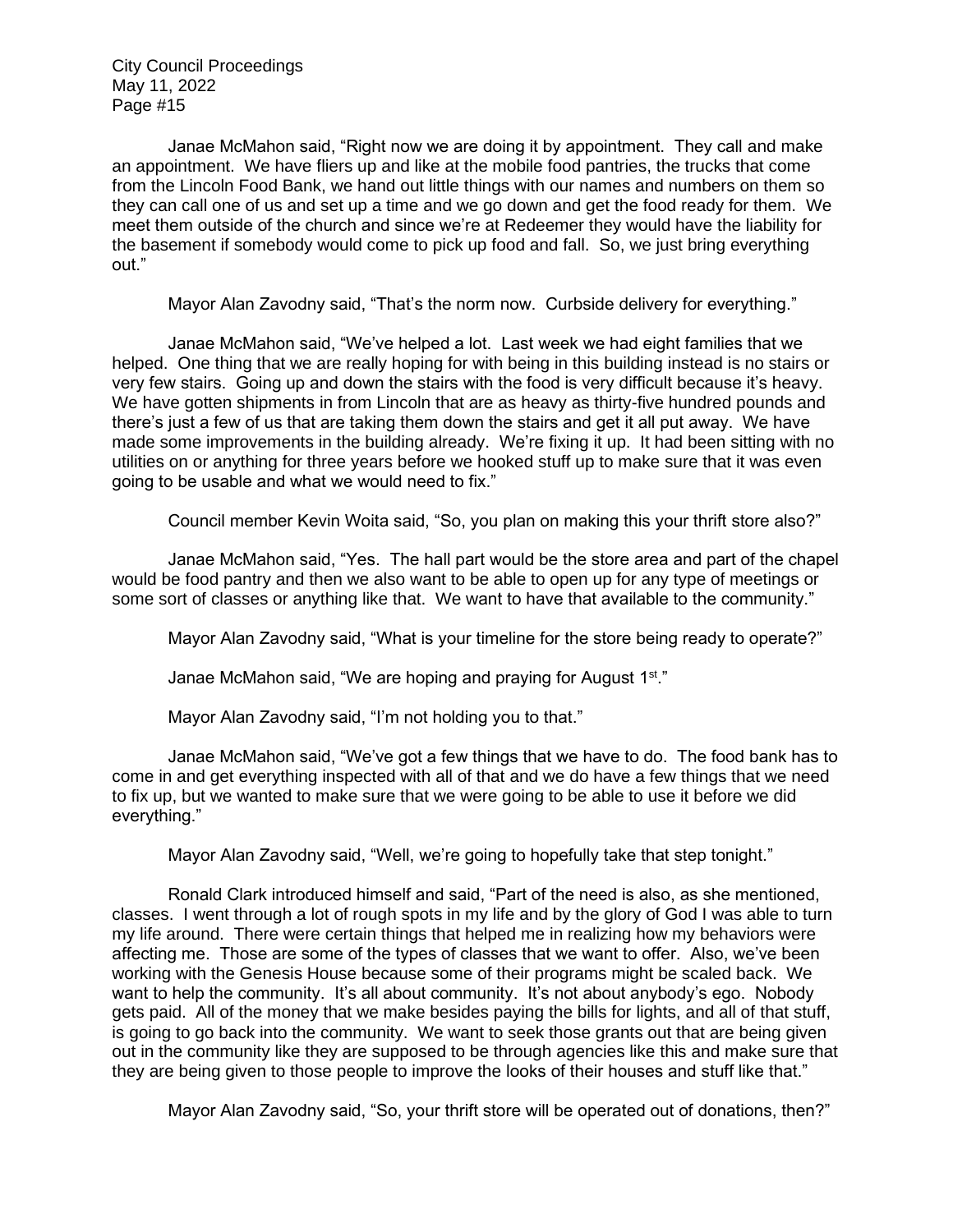Ronald Clark said, "Yes. It's going to be reasonable. That's one of the things that I've seen in thrift stores over the last three years is that they try to charge new prices for used stuff and we all think that is ridiculous. People are going to be in need for things and they don't have money to waste."

Janae McMahon said, "We are Butler County, not just David City."

Hearing no further comment, Mayor Zavodny declared the public hearing closed at 7:35 p.m.

Council member Bruce Meysenburg made a motion to suspend the statutory rule requiring that an Ordinance be read on three separate days. Council Member Kevin Woita seconded the motion. The motion carried.

Tom Kobus: Yea, Bruce Meysenburg: Yea, Pat Meysenburg: Absent, Jessica Miller: Absent, John Vandenberg: Yea, Kevin Woita: Yea, Alan Zavodny (Mayor): Yea Yea: 5, Nay: 0, Absent: 2

Council member Bruce Meysenburg introduced Ordinance No. 1389 amending the Future Land Use Map by changing the zoning classification from MDR - Medium Density Residential to C - Commercial for the following real estate as requested by Bridging Our Community for the real estate legally described as Original Town, Block 12, Lots 2, 3, 6, 7, 10 and 11. Mayor Zavodny read Ordinance No. 1389 by title. Council member Bruce Meysenburg made a motion to pass and adopt Ordinance No. 1389 on third and final reading amending the Future Land Use Map by changing the zoning classification from MDR - Medium Density Residential to C - Commercial for the following real estate as requested by Bridging Our Community for the real estate legally described as Original Town, Block 12, Lots 2, 3, 6, 7, 10 and 11. Council Member Tom Kobus seconded the motion. The motion carried. Tom Kobus: Yea, Bruce Meysenburg: Yea, Pat Meysenburg: Absent, Jessica Miller: Absent, John Vandenberg: Yea, Kevin Woita: Yea, Alan Zavodny (Mayor): Yea Yea: 5, Nay: 0, Absent: 2

#### **ORDINANCE NO. 1389**

AN ORDINANCE TO AMEND THE FUTURE LAND USE MAP BY CHANGING THE ZONING CLASSIFICATION FROM MDR – MEDIUM DENSITY RESIDENTIAL TO C - COMMERCIAL, FOR THE FOLLOWING REAL ESTATE: LOTS 2, 3, 6, 7, 10 AND 11, BLOCK 12, ORIGINAL TOWN OF DAVID CITY; REPEALING ANY ORDINANCES IN CONFLICT HEREWITH; DESCRIBING THE TIME WHEN THIS ORDINANCE SHALL BE IN FULL FORCE AND EFFECT AND PROVIDING FOR PUBLICATION OF THE ORDINANCE IN PAMPHLET FORM.

BE IT ORDAINED BY THE MAYOR AND CITY COUNCIL OF THE CITY OF DAVID CITY, NEBRASKA:

Section 1. That the Future Land Use Map be amended as follows:

a. To amend the following property from MDR – Medium Density Residential to C – Commercial, for the following real estate as requested by Bridging Our Community, Lots 2, 3, 6, 7, 10 and 11, Block 12, Original Town of David City.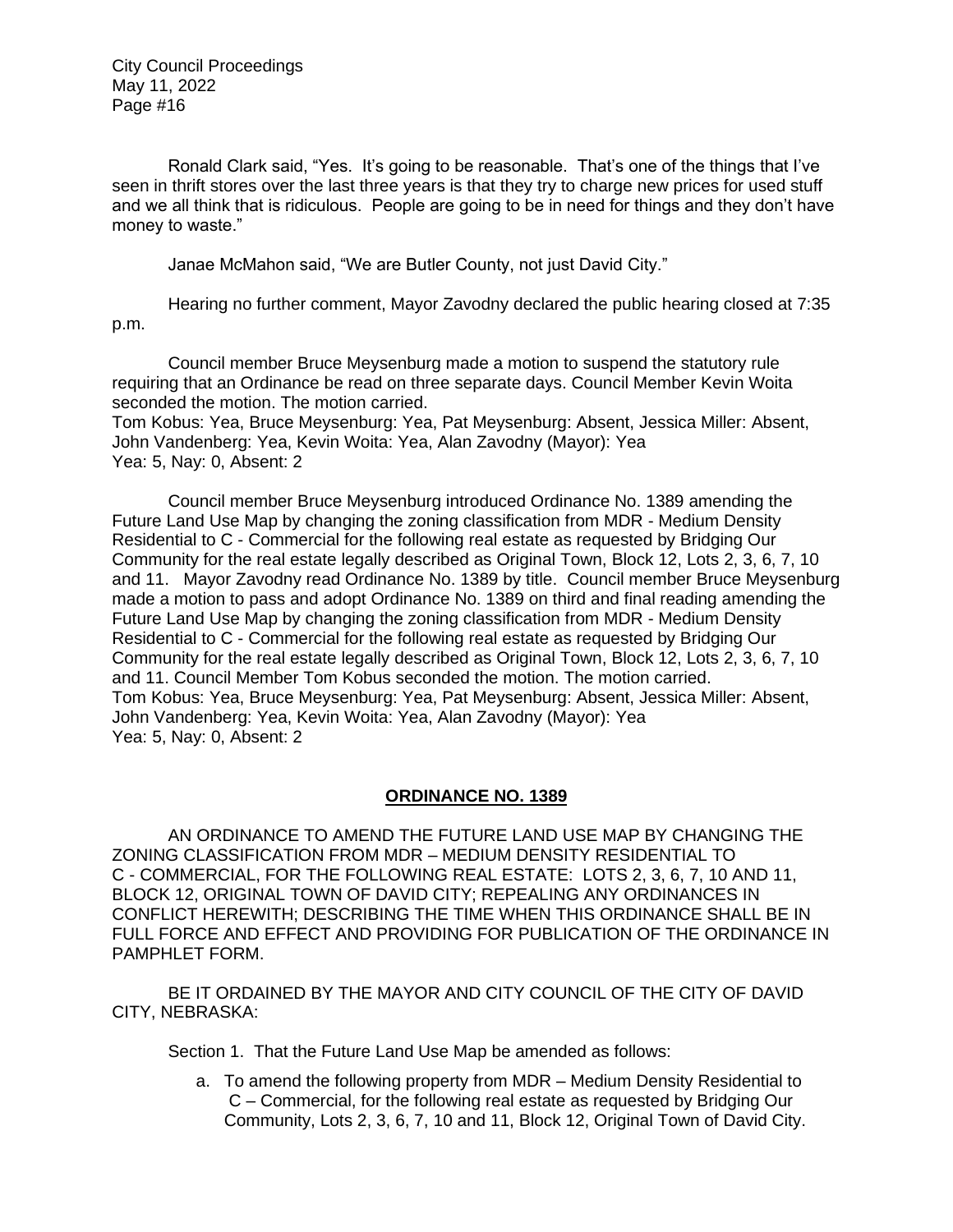

Section 2. That any ordinance or section of any ordinance passed and approved prior to the passage, approval, and publication or posting of this ordinance and in conflict with its provisions, is hereby appealed.

 Section 3. This ordinance shall be published in pamphlet form and shall be in full force and effect from and after its passage, approval, and publication as provided by law.

Passed and adopted this 11<sup>th</sup> day of May, 2022.

Mayor Alan Zavodny

City Clerk Tami Comte

Mayor Zavodny declared the public hearing open at 7:38 p.m. to consider amending the official zoning map by changing the zoning classification from R-2 – Two-Family Residential to C-2 – Downtown Commercial for the following real estate as requested by Bridging Our Community: Original Town, Block 12, Lots 2, 3, 6, 7, 10 and 11.

Hearing no comment, Mayor Zavodny declared the public hearing closed at 7:38 p.m.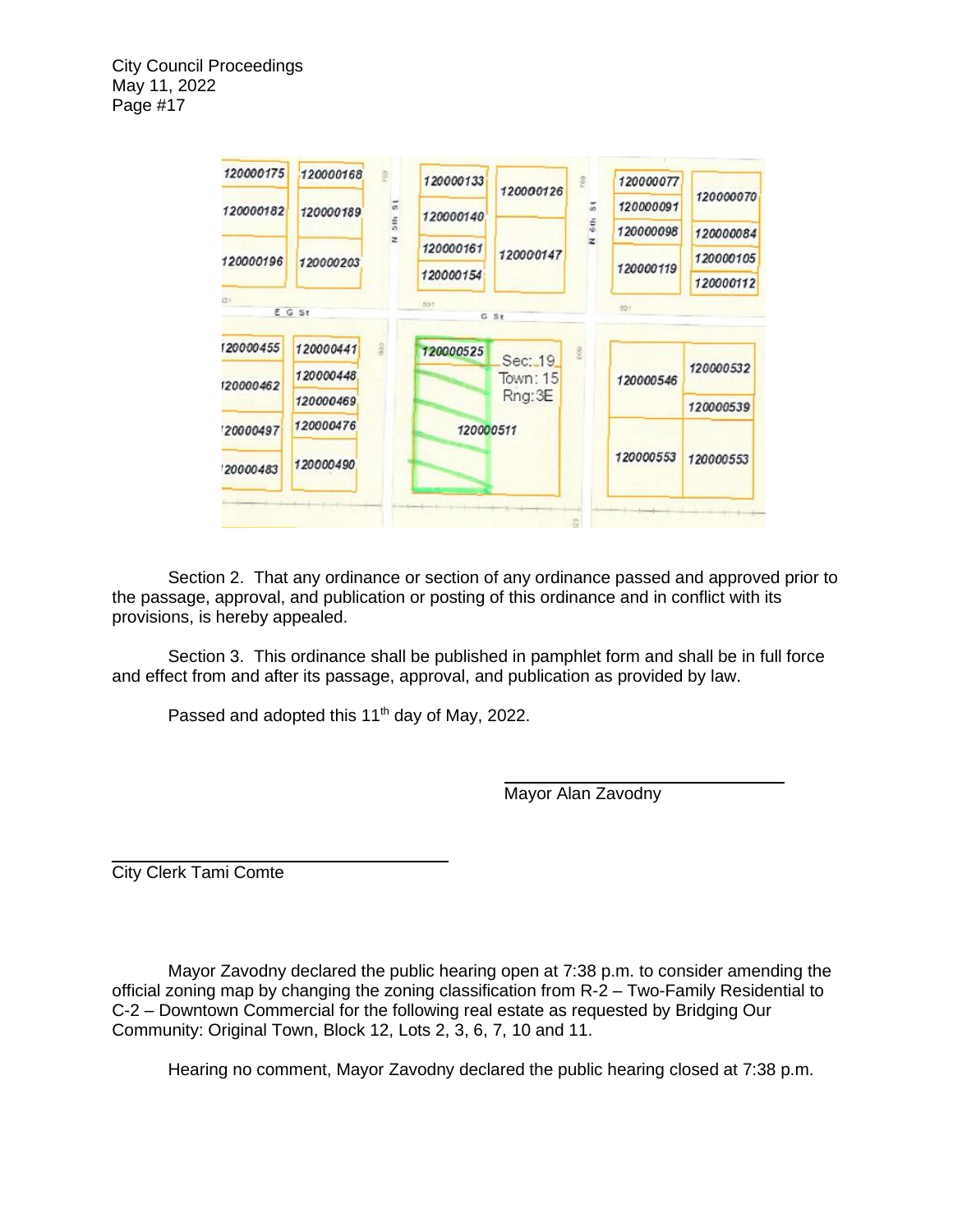Council member Bruce Meysenburg introduced Ordinance No. 1390 amending the Official Zoning map by changing the zoning classification from R-2 - Two-Family residential to C-2 - Downtown Commercial for the following real estate as requested by Bridging Our Community legally described as follows: Original Town, Block 12, Lots 2, 3, 6, 7, 10 and 11. Mayor Zavodny read Ordinance No. 1390 by title. Council member Bruce Meysenburg made a motion to suspend the statutory rule requiring that an Ordinance be read on three separate days. Council Member Tom Kobus seconded the motion. The motion carried. Tom Kobus: Yea, Bruce Meysenburg: Yea, Pat Meysenburg: Absent, Jessica Miller: Absent, John Vandenberg: Yea, Kevin Woita: Yea, Alan Zavodny (Mayor): Yea Yea: 5, Nay: 0, Absent: 2

Council member Bruce Meysenburg made a motion to pass and adopt Ordinance No. 1390 on third and final reading amending the Official Zoning map by changing the zoning classification from R-2 - Two-Family residential to C-2 - Downtown Commercial for the following real estate as requested by Bridging Our Community legally described as follows: Original Town, Block 12, Lots 2, 3, 6, 7, 10 and 11. Council Member John Vandenberg seconded the motion. The motion carried.

Tom Kobus: Yea, Bruce Meysenburg: Yea, Pat Meysenburg: Absent, Jessica Miller: Absent, John Vandenberg: Yea, Kevin Woita: Yea, Alan Zavodny (Mayor): Yea Yea: 5, Nay: 0, Absent: 2

#### **ORDINANCE NO. 1390**

AN ORDINANCE TO AMEND THE OFFICIAL ZONING MAP BY CHANGING THE ZONING CLASSIFICATION OF REAL ESTATE DESCRIBED BELOW FROM R-2 TWO-FAMILY RESIDENTIAL TO C-2 DOWNTOWN COMMERCIAL, FOR THE FOLLOWING REAL ESTATE DESCRIBED AS LOTS 2, 3, 6, 7, 10 AND 11, BLOCK 12, ORIGINAL TOWN OF DAVID CITY; REPEALING ANY ORDINANCES IN CONFLICT HEREWITH; DESCRIBING THE TIME WHEN THIS ORDINANCE SHALL BE IN FULL FORCE AND EFFECT, AND PROVIDING FOR PUBLICATION OF THE ORDINANCE IN PAMPHLET FORM.

BE IT ORDAINED BY THE MAYOR AND CITY COUNCIL OF THE CITY OF DAVID CITY, NEBRASKA:

Section 1. That the Official Zoning Map be amended as follows:

To amend the zoning classification of real estate from R-2 Two-Family Residential to C-2 Downtown Commercial as requested by Bridging our Community for the following real estate: Lots 2, 3, 6, 7, 10 and 11, Block 12, Original Town of David City.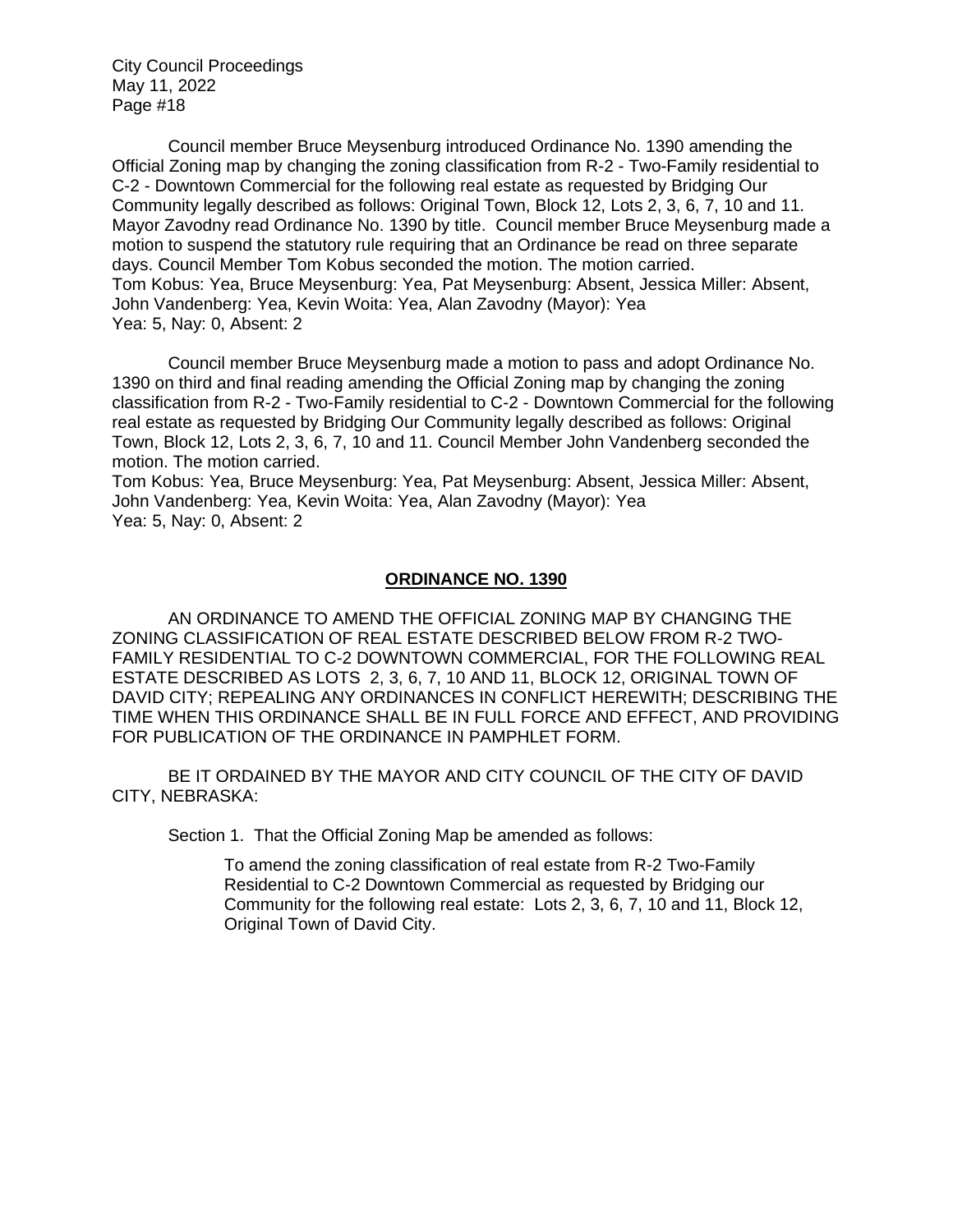

Section 2. That any ordinance or section of any ordinance passed and approved prior to the passage, approval, and publication or posting of this ordinance and in conflict with its provisions, is hereby appealed.

 Section 3. This ordinance shall be published in pamphlet form and shall be in full force and effect from and after its passage, approval, and publication as provided by law.

Passed and adopted this 11<sup>th</sup> day of May, 2022.

Mayor Alan Zavodny

City Clerk Tami Comte

Mayor Zavodny declared the public hearing open at 7:40 p.m. to consider amending the Zoning Ordinance No. 1060 by amending Article 2: Definitions by adding the definition of "Food Pantry" and "Second hand/thrift store".

Hearing no comment, Mayor Zavodny declared the public hearing closed at 7:41 p.m.

Council member Bruce Meysenburg introduced Ordinance No. 1391 amending the Zoning Ordinance No. 1060 by amending Article 2: Definitions by adding the definition of "Food Pantry" and "Second hand/Thrift Store". Mayor Zavodny read Ordinance No. 1391 by title. Council member Bruce Meysenburg made a motion to suspend the statutory rule requiring that an Ordinance be read on three separate days. Council Member Kevin Woita seconded the motion. The motion carried.

Tom Kobus: Yea, Bruce Meysenburg: Yea, Pat Meysenburg: Absent, Jessica Miller: Absent, John Vandenberg: Yea, Kevin Woita: Yea, Alan Zavodny (Mayor): Yea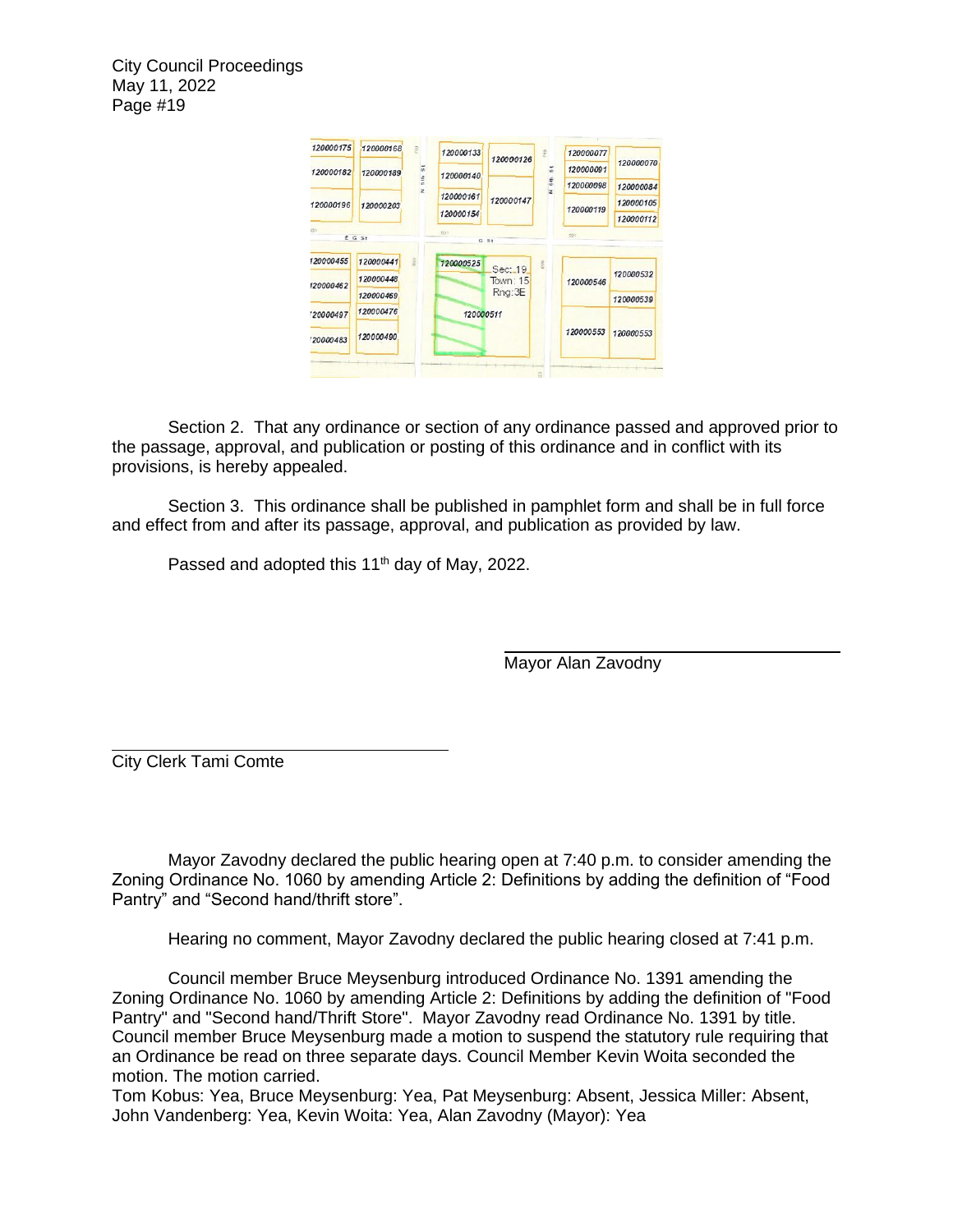Yea: 5, Nay: 0, Absent: 2

Council member Bruce Meysenburg made a motion to pass and adopt Ordinance No. 1391 on third and final reading amending the Zoning Ordinance No. 1060 by amending Article 2: Definitions by adding the definition of "Food Pantry" and "Second hand/Thrift Store". Council Member Kevin Woita seconded the motion. The motion carried.

Tom Kobus: Yea, Bruce Meysenburg: Yea, Pat Meysenburg: Absent, Jessica Miller: Absent, John Vandenberg: Yea, Kevin Woita: Yea, Alan Zavodny (Mayor): Yea Yea: 5, Nay: 0, Absent: 2

# **ORDINANCE NO. 1391**

AN ORDINANCE TO AMEND ZONING ORDINANCE NO. 1060 BY AMENDING ARTICLE 2: DEFINITIONS SECTION 2.02 DEFINITIONS BY ADDING THE DEFINITION OF A "FOOD PANTRY" AND "SECOND HAND/THRIFT STORE; TO PROVIDE FOR THE REPEAL OF ANY ORDINANCE OR RESOLUTION IN CONFLICT THEREWITH; TO PROVIDE FOR AN EFFECTIVE DATE THEREOF; AND TO AUTHORIZE PUBLICATION IN PAMPHLET FORM.

BE IT ORDAINED BY THE MAYOR AND CITY COUNCIL OF THE CITY OF DAVID CITY, BUTLER COUNTY, NEBRASKA, THAT THE FOLLOWING SECTIONS OF ZONING ORDINANCE NO. 1060 BE AMENDED AS FOLLOWS:

# **ARTICLE 2: DEFINITIONS**

# **Section 2.02 Definitions.**

**FOOD PANTRY** shall mean a public or private nonprofit establishment that distributes food, clothing, household supplies, personal care items and other related items to needy households.

# **SECOND HAND STORE** – see Thrift Store

**THRIFT STORE** shall mean a shop that sells used articles of clothing or other used household goods such as furniture, decorations, and kitchenware, whether such shop shall be operated for profit or for the benefit of a charity.

This Ordinance shall be in full force and effect from and after passage, approval and publication or posting as required by law.

PASSED AND APPROVED THIS  $11<sup>th</sup>$  day of May , 2022.

Mayor Alan Zavodny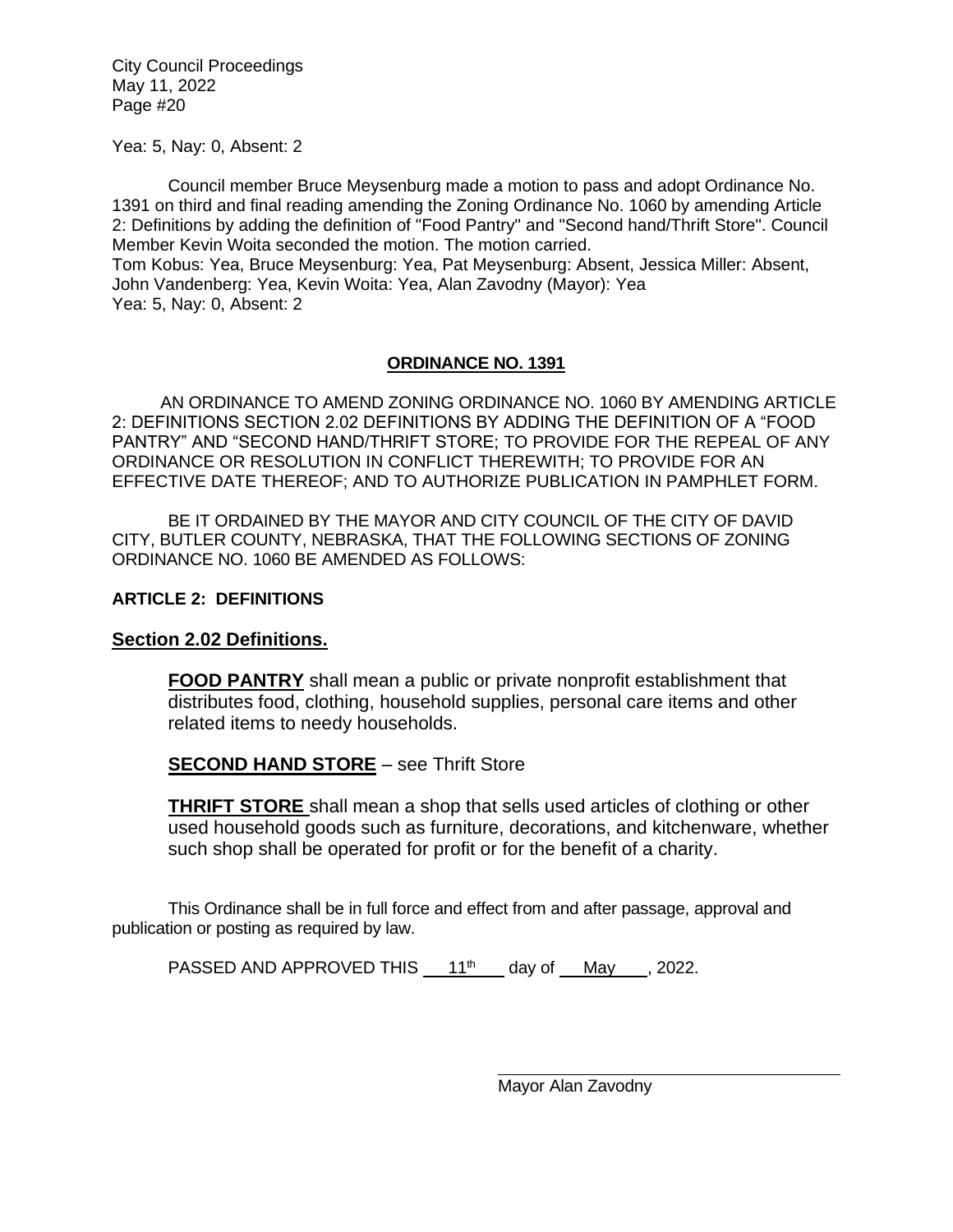City Clerk Tami Comte

Mayor Zavodny declared the public hearing open at 7:43 p.m. to consider amending the Zoning Ordinance No. 1060 by amending Section 5.13 C-2 Downtown Commercial 5.13.02 Permitted Uses by adding #6 ww. Food Pantry.

Hearing no comment, Mayor Zavodny declared the public hearing closed at 7:43 p.m.

Council member Bruce Meysenburg introduced Ordinance No. 1392 amending the Zoning Ordinance No. 1060 by amending Section 5.13 C-2 Downtown Commercial 5.13.02 Permitted Uses by adding #6 ww. Food Pantry. Mayor Zavodny read Ordinance No. 1392 by title. Council member Bruce Meysenburg made a motion to suspend the statutory rule requiring that an Ordinance be read on three separate days. Council Member Kevin Woita seconded the motion. The motion carried. Tom Kobus: Yea, Bruce Meysenburg: Yea, Pat Meysenburg: Absent, Jessica Miller: Absent, John Vandenberg: Yea, Kevin Woita: Yea, Alan Zavodny (Mayor): Yea

Yea: 5, Nay: 0, Absent: 2

Council member Bruce Meysenburg made a motion to pass and adopt Ordinance No. 1392 on third and final reading amending the Zoning Ordinance No. 1060 by amending Section 5.13 C-2 Downtown Commercial 5.13.02 permitted uses by adding #6 ww. Food Pantry. Council Member Kevin Woita seconded the motion. The motion carried. Tom Kobus: Yea, Bruce Meysenburg: Yea, Pat Meysenburg: Absent, Jessica Miller: Absent,

John Vandenberg: Yea, Kevin Woita: Yea, Alan Zavodny (Mayor): Yea Yea: 5, Nay: 0, Absent: 2

# **ORDINANCE NO. 1392**

AN ORDINANCE TO AMEND ZONING ORDINANCE NO. 1060 BY AMENDING ARTICLE 5: ZONING DISTRICTS SECTION 5.13 C-2 DOWNTOWN COMMERCIAL 5.13.02 PERMITTED USES BY ADDING #6 WW. FOOD PANTRY; TO PROVIDE FOR THE REPEAL OF ANY ORDINANCE OR RESOLUTION IN CONFLICT THEREWITH; TO PROVIDE FOR AN EFFECTIVE DATE THEREOF; AND TO AUTHORIZE PUBLICATION IN PAMPHLET FORM.

BE IT ORDAINED BY THE MAYOR AND CITY COUNCIL OF THE CITY OF DAVID CITY, BUTLER COUNTY, NEBRASKA, THAT THE FOLLOWING SECTIONS OF ZONING ORDINANCE NO. 1060 BE AMENDED AS FOLLOWS:

# **ARTICLE 5: ZONING DISTRICTS**

#### **Section 5.13 C-2 Downtown Commercial District**

#### **5.13.02 Permitted Uses.**

**6.** Retail business or service establishment supplying commodities or performing services,